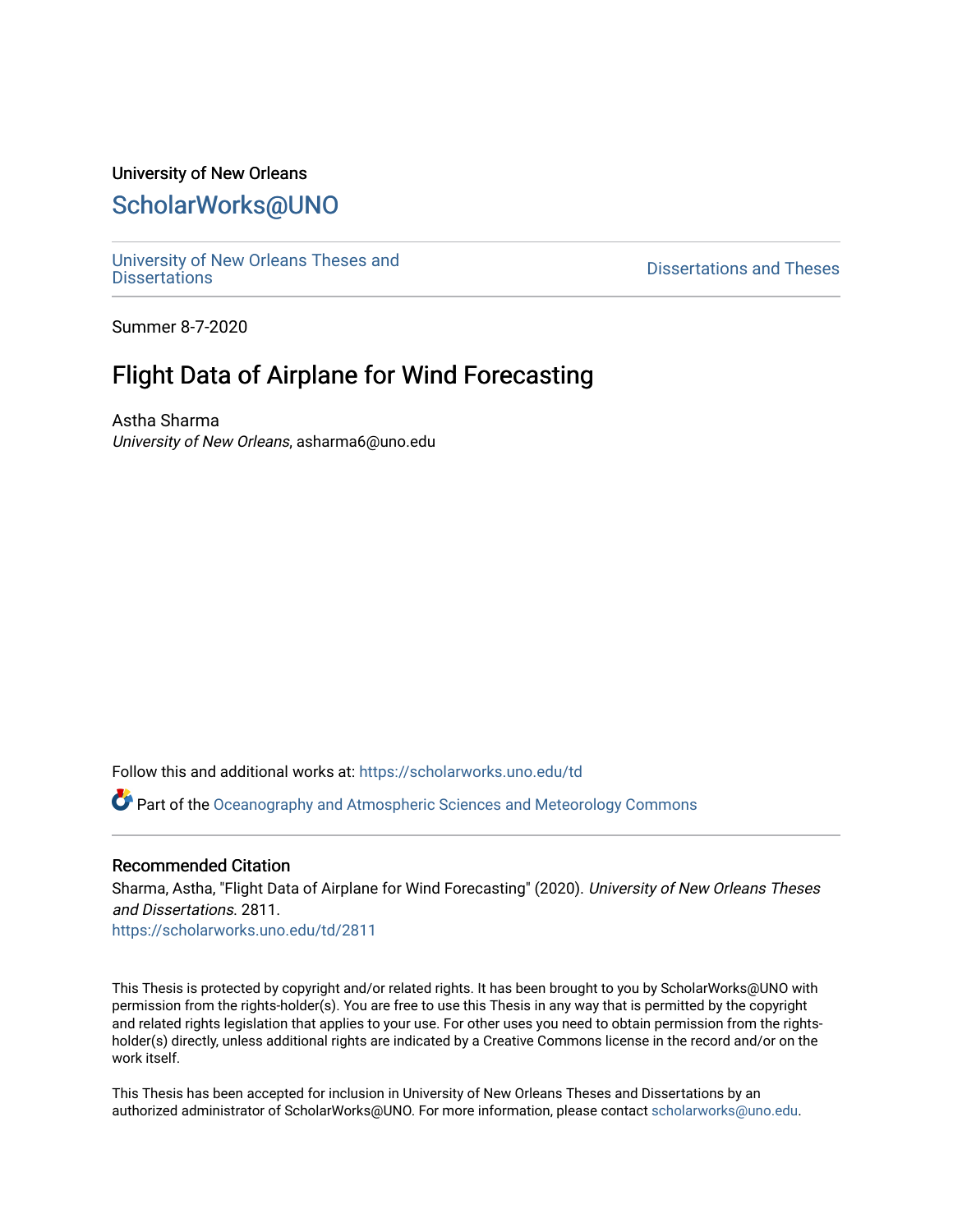Flight Data of Airplane for Wind Forecasting

A Thesis

Submitted to the Graduate Faculty of the University of New Orleans in partial fulfillment of the requirements for the degree of

> Master of Science in Computer Science

> > by

Astha Sharma

B.E. Tribhuvan University, 2015

August, 2020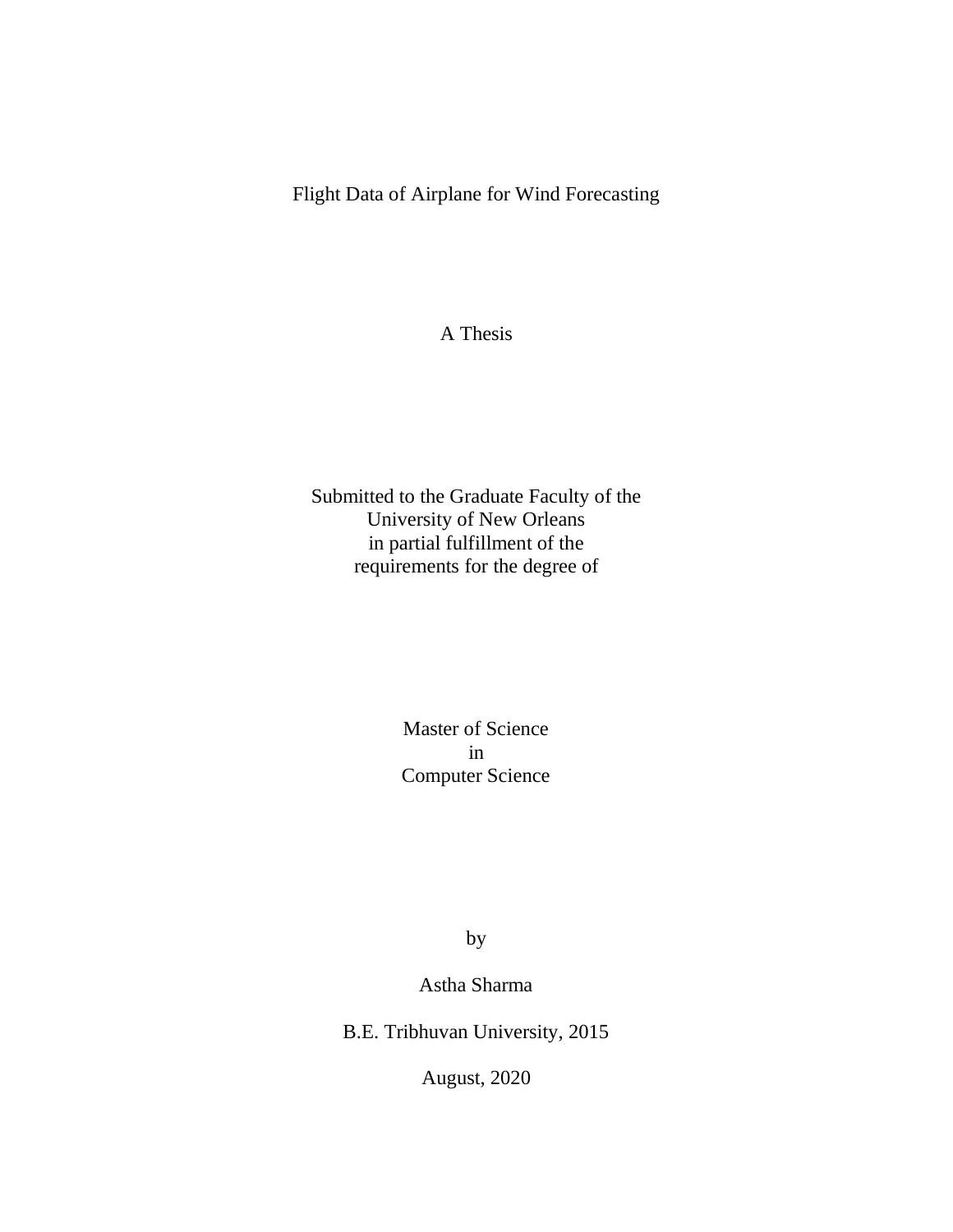## <span id="page-2-0"></span>Acknowledgments

I would like to thank my master's thesis advisors, Professor Dr. Md. Tamjidul Hoque and Professor Dr. Mahdi Abdelguerfi of the Department of Computer Science for constantly guiding me and encouraging me to work hard for the past two years. I am very grateful to Dr. Mahdi for the support and motivation he has given me through every stage of my research. I am thankful to Dr. Hoque for providing me an opportunity to learn and grow my knowledge in different areas of Machine Learning and helping me find the answers to my research questions.

I would like to thank Dr. Elias Ioup from the Center for Geospatial Sciences, Naval Research Laboratory, Stennis Space Centre, Mississippi, USA, and Professor Dr. Shaikh Arifuzzman of Department of Computer Science, for serving as my committee members at hardship.

I would also like to thank Pujan Pokhrel for helping me understand different ML approaches, which were beneficial as I worked through my research work.

A very special thanks to my family. It would not have been possible without their support. I would like to thank my mom, dad, sister Dikchya, and brother Vinayak for having faith in me.

Last but not least, I am thankful to my friends Manisha Panta, Reecha Khanal, and Rishav Rajendra for all the fun time and support. Thanks to everyone who was, directly and indirectly, involved in helping me get through my thesis research.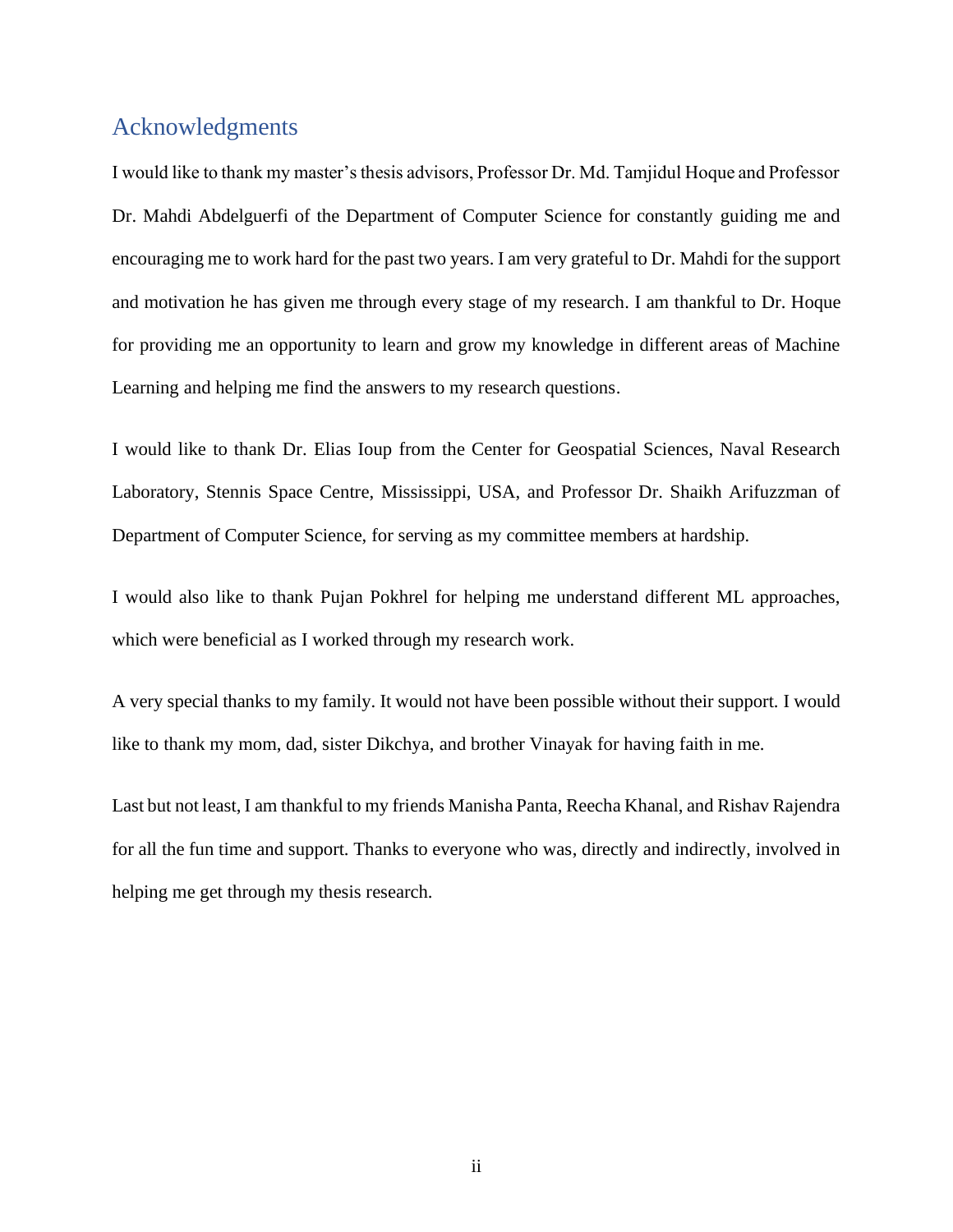# **Table of Contents**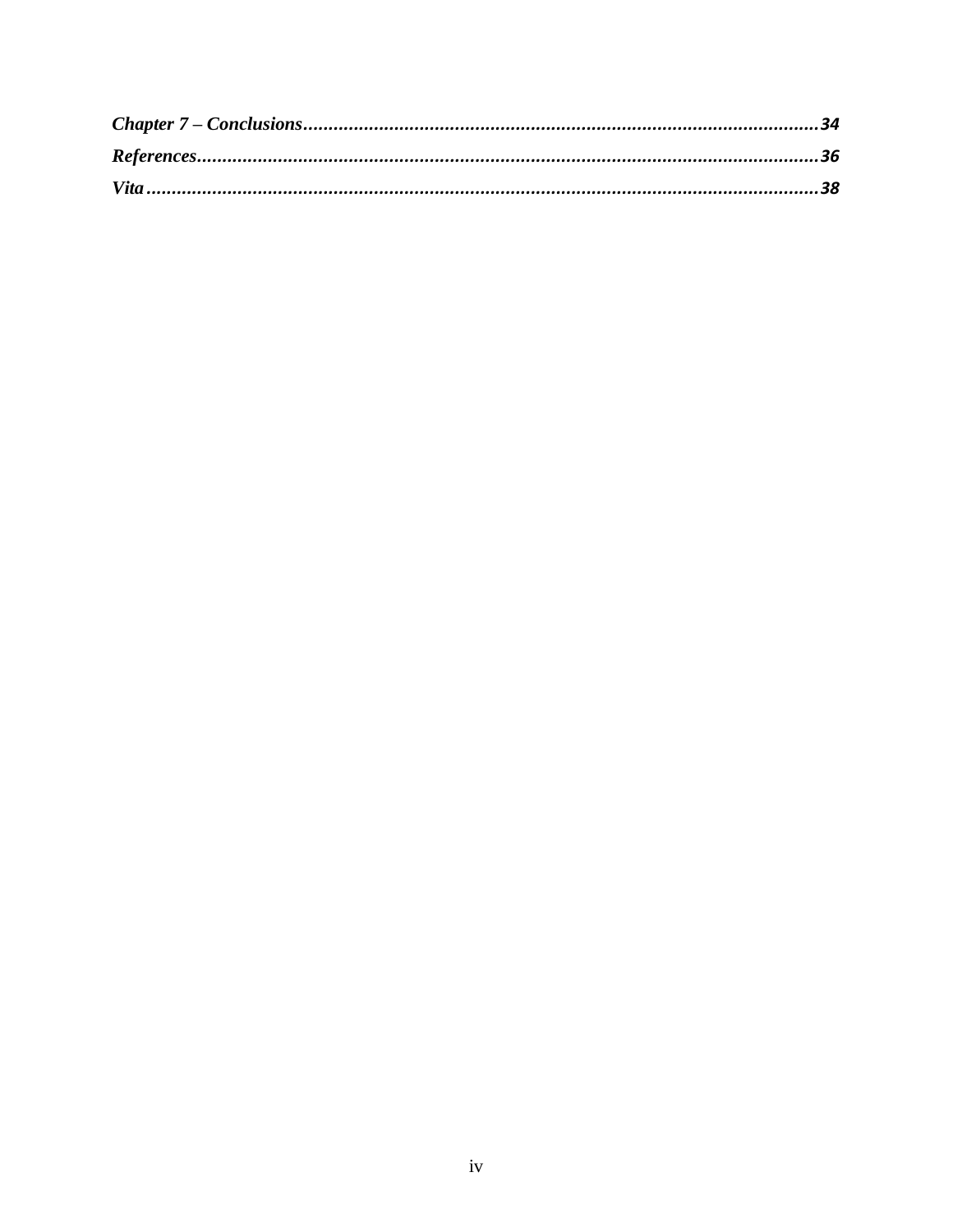# **List of Tables**

# **List of Figures**

| <b>Figure 2.</b> RMSE values obtained from using XGBoost, KNN, RF and Linear Regression  22 |  |
|---------------------------------------------------------------------------------------------|--|
|                                                                                             |  |
|                                                                                             |  |
|                                                                                             |  |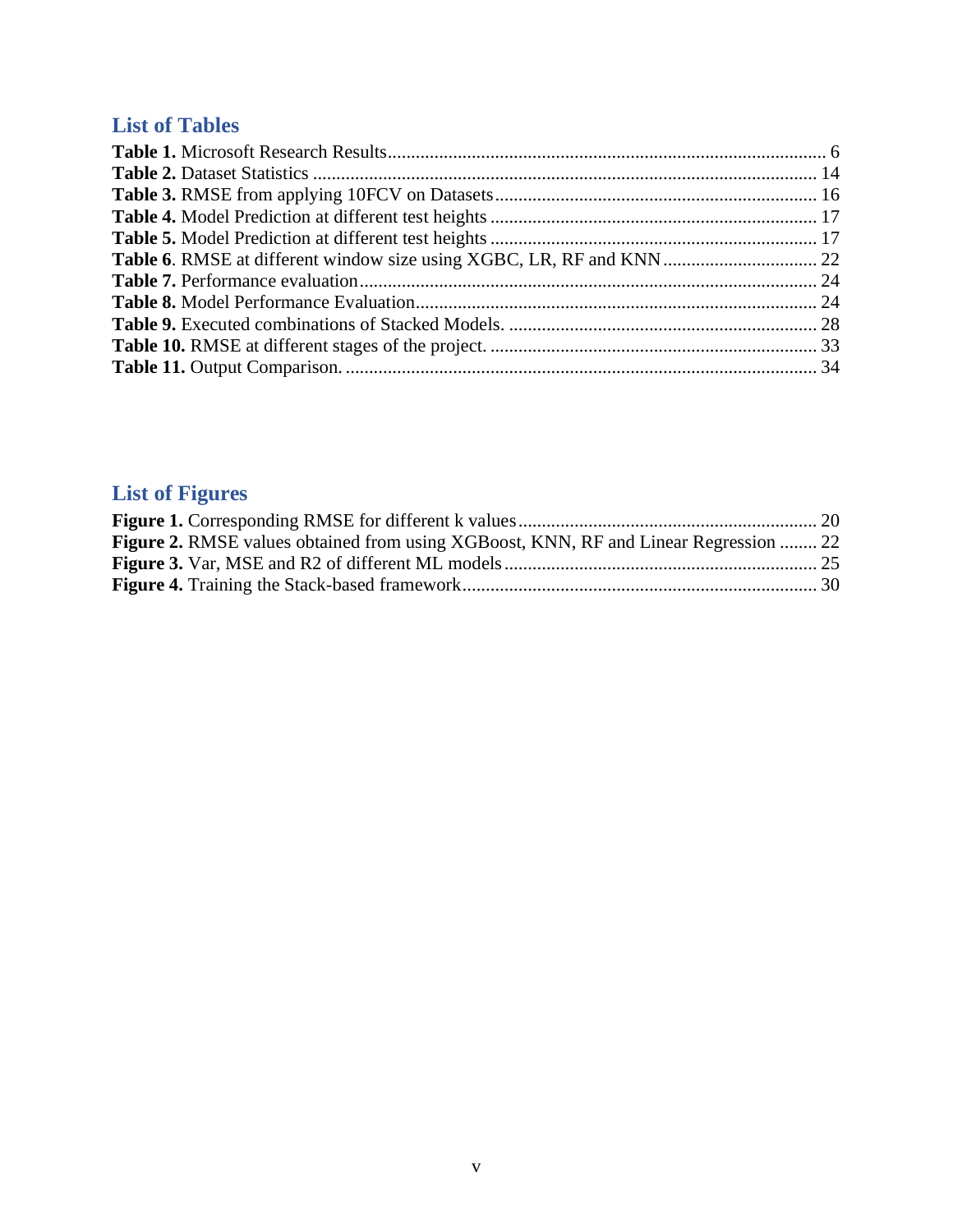### <span id="page-6-0"></span>Abstract

This research solely focuses on understanding and predicting weather behavior, which is one of the important factors that affect airplanes in flight. The future weather information is used for informing pilots about changing flight conditions. In this paper, we present a new approach towards forecasting one component of weather information, wind speed, from data captured by airplanes in flight. We compare NASA's ACT-America project against NOAA's Wind Aloft program for prediction suitability. A collinearity analysis between these datasets reveals better model performance and smaller test error with NASA's dataset. We then apply machine learning and a genetic algorithm to process the data further and arrive at a competitive error rate. The sliding window approach is used to find the best window size, and then we create a forecasting model that predicts wind speed at high altitudes 10 mins ahead of time. Finally, a stacking-based framework was used for better performance than individual learning algorithms to get root means square error (RMSE) of the best combination as 0.674, which is 98.4% better than the state-of-the-art approach.

Keywords: Machine Learning, Weather Forecasting, Genetic Algorithm, kNN imputation, Linear Regression, Extreme Gradient Boosting, Time Series Forecasting, Sliding Window, Stackingbased Framework.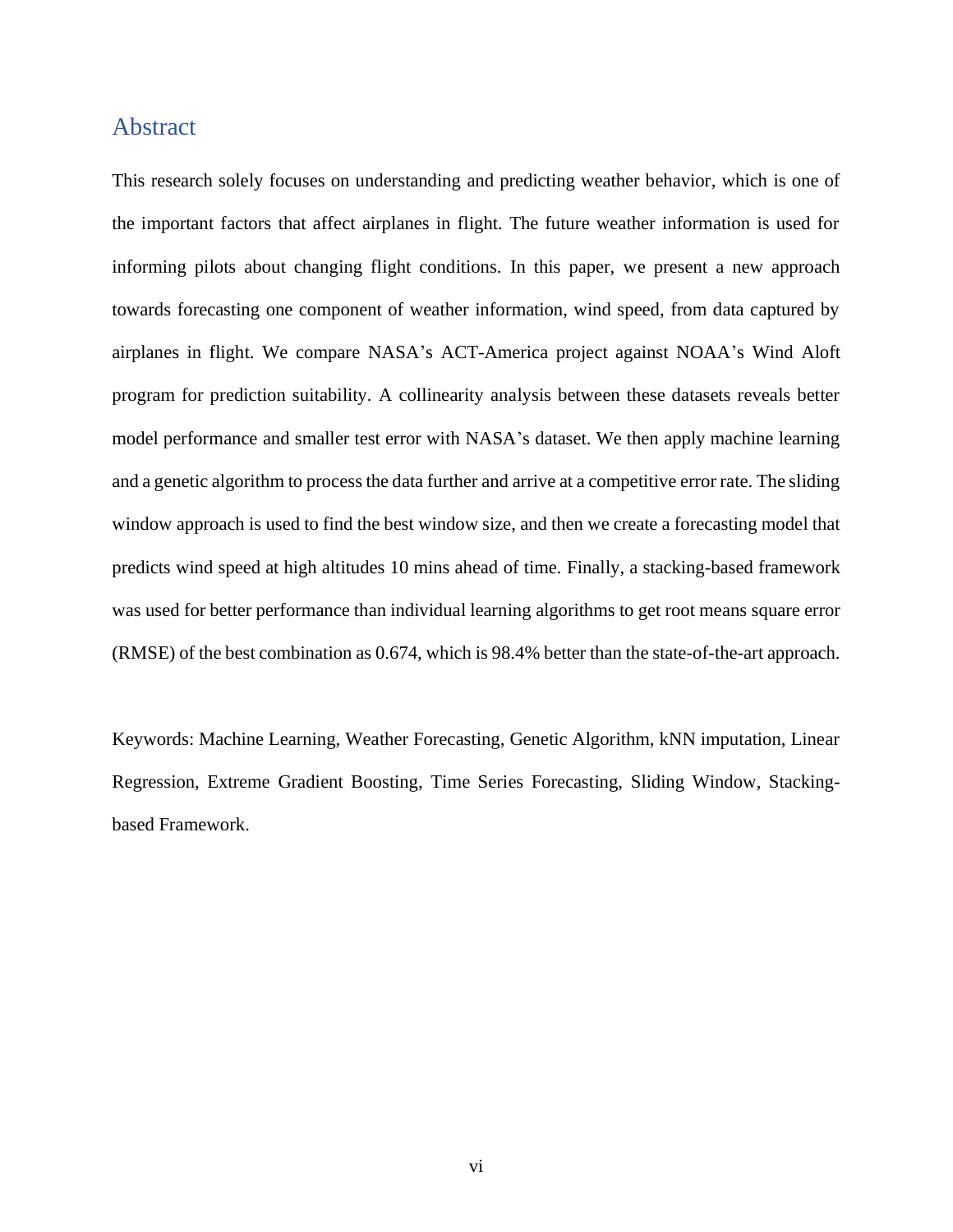### <span id="page-7-0"></span>Chapter 1 – Introduction

Weather forecasting is a scientific approach to predict the atmospheric conditions for a given time and location. The informal prediction of weather started millennia ago and was formally established in the 19th century. People used to rely on hand-based calculations depending on the changes observed in barometer pressure, current weather or sky conditions, and position of clouds. However, with the advancement of technology, weather forecasting has now relied upon computer-based models, which take many atmospheric variables into account. But human skills are still required to choose the best forecast model based on accuracy. The errors in forecasting models can be a result of the chaotic nature of the atmosphere, the computational power required to solve spatial equations, the initial miscalculations, and the incomplete understanding of atmospheric processes.

Correct forecasting is essential because it helps protect life and property from potential loss. There are a lot of parameters that are included in weather forecasting like temperature, air pressure, wind speed, wind directions, and rainfall. Each has its own scope of importance. In our paper, we are mostly focused on predicting the wind speed at higher altitudes.

The aviation industry is a risky business, and small changes in the atmospheric conditions can highly affect perfectly fine airplanes flying at greater altitudes from the earth's surface. But like everything else, airplanes are also coupled with the risk factors. Thankfully, science and technology can be used to come up with efficient approaches to reduce danger. Airplanes in flight are highly affected by and susceptible to high altitude winds. These types of wind can be the cause of flight turbulence and potential threats associated with it. A heads-up on upcoming powerful storms can help change the direction or even re-schedule flights to avoid possible hazards.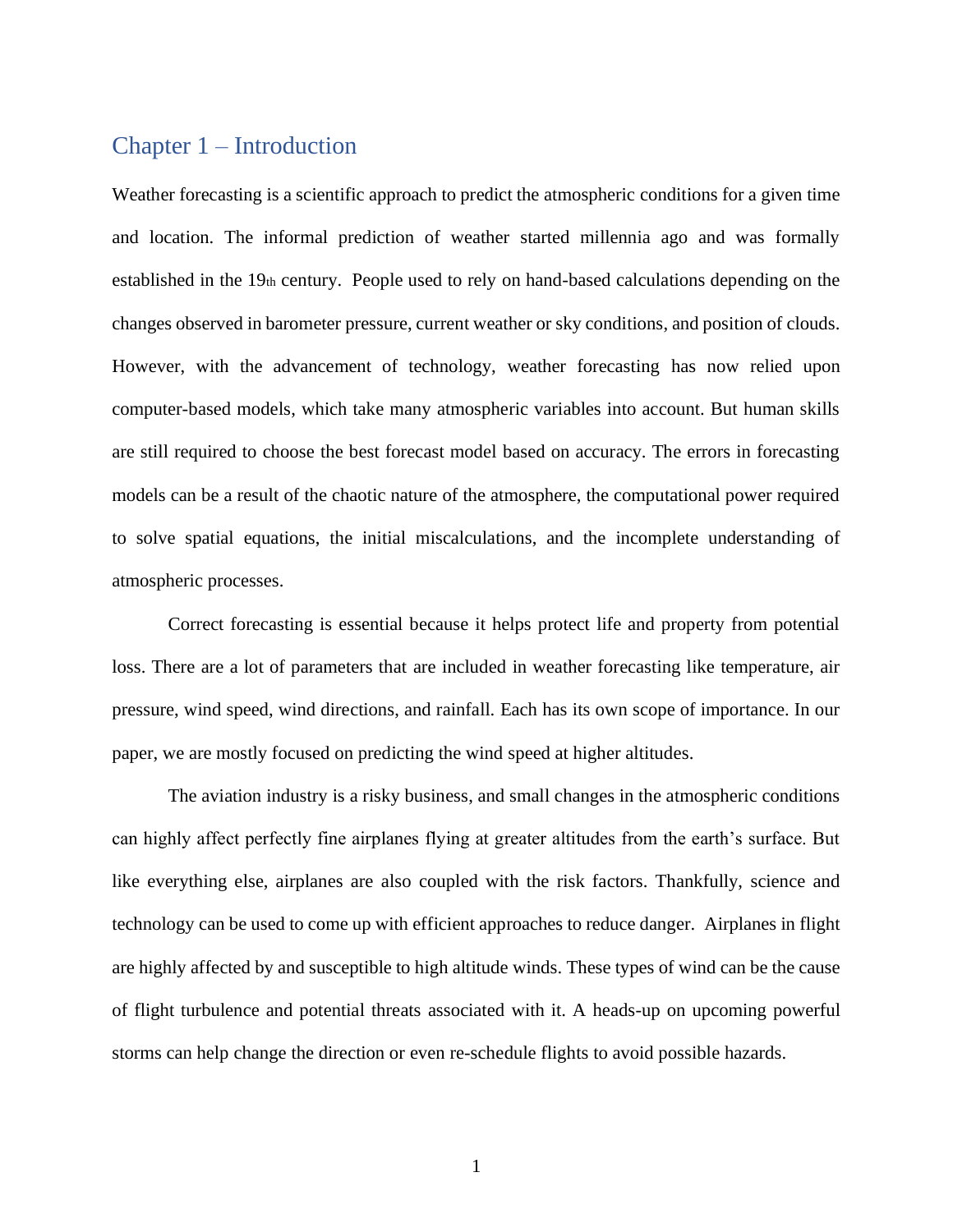The most popular form of transportation for long-distance travel in the US [1], airplane, is also a great resource for weather data. The data collected from an airplane during flight includes information about the aircraft's position as well as meteorological and environmental measurements. These data are of great value for analyzing and predicting various natural conditions, like turbulence, which can assist the pilot and flight crew in making decisions about the future and avoid any possible mishap. In addition, these data can be used to monitor the flight progress and provide improved arrival and departure estimates to passengers.

Most of the available fight scheduling applications in the US are based on the information provided by the Wind Aloft Program from the US National Oceanic and Atmospheric Administration (NOAA)[2]. This program collects data via the recurring release of weather balloons and radar. The forecasts models then use linear interpolation to combine information from the available measurements[3]. However, there is evidence that this NOAA data may not be sufficient for making accurate predictions[4]. In our research, we try to put some light on the wind information from NOAA data at different heights above the ground.

The NOAA data come from weather models that are fed with measurements from ground stations along with data from weather balloons, satellites, and other instruments. The wind data are available at different altitudes ranging from 3,000 to 53,000 feet and include information from 9 different regions of America: Northeast, Southeast, Northcentral, South Central, Rocky Mountain, Pacific Coast, Alaska, Hawaii, and West Pacific[5].

Alternatively, the Atmospheric Carbon and Transport-America (ACT-America) campaign from NASA covers 4 seasons and 3 regions of the central and eastern United States and is based heavily on direct in-flight measurements. Using a variety of instruments, airplanes record their positional data as well as meteorological and environmental readings across a variety of surface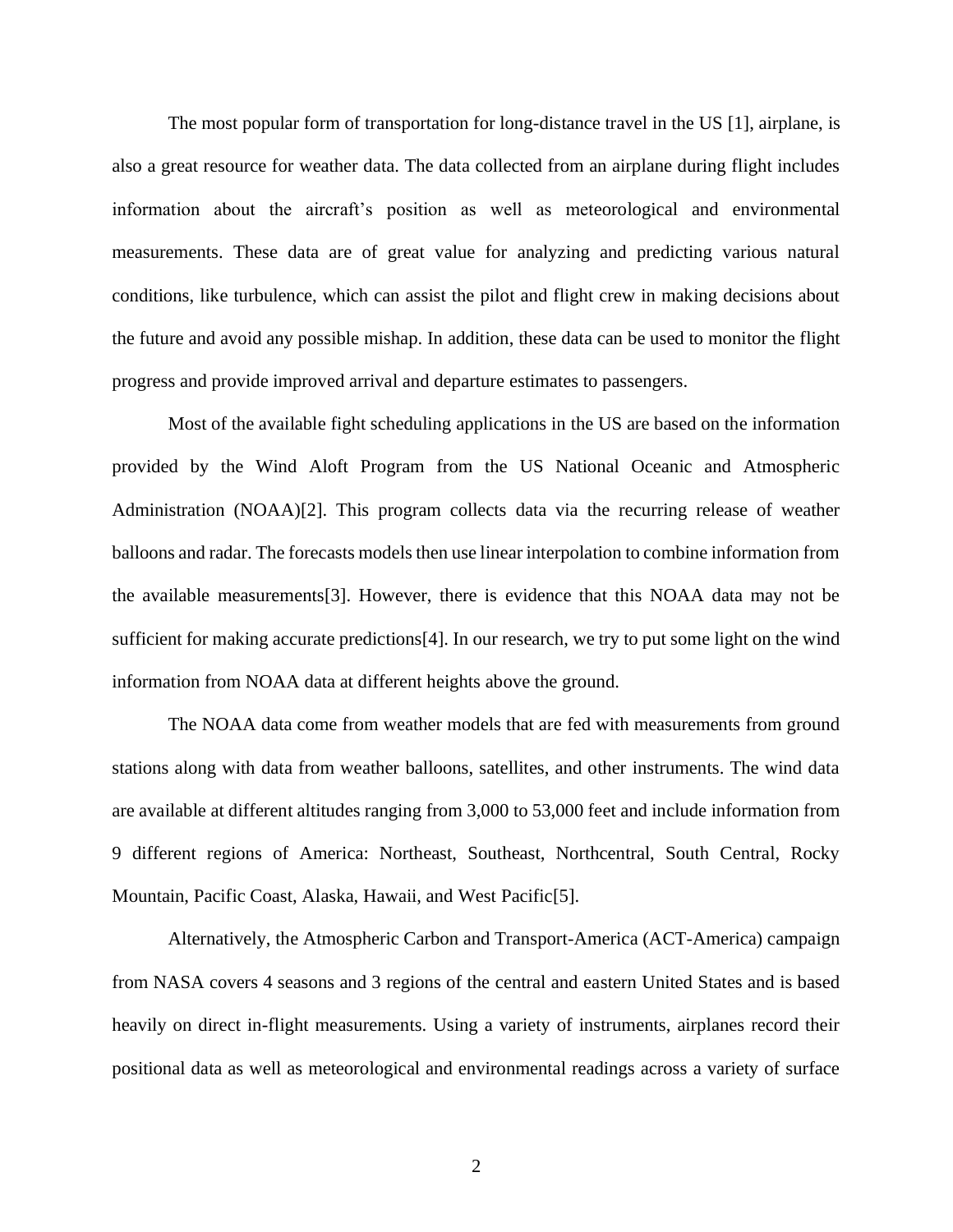and atmospheric conditions. The dataset includes 118 days of data with a temporal resolution of 1 second. There is a total of 34 different features, including latitude, longitude, altitude, ground speed, air temperature, wind speed, and direction [6].

Our objective is to choose a quality dataset from the set of above explained two groups, as a step forward in the direction of accurately forecasting/ nowcasting the wind speed.

In this research, we first describe the model performances for each dataset based on linear regression and chose one over the other for the remaining part of the research. Then we further cleanse the dataset and apply machine learning algorithms to derive useful information about the wind speed. We then evaluate the performance based on the use of different algorithms and group together a bunch of outperforming classifiers to give a result better than the result obtained from each classifier. We also create offline software that predicts the wind speed in the next ten minutes. Finally, we compare the results with some related works.

The remainder part of this thesis is organized as follows. In Chapter 2, we review some research work related to weather forecasting. Chapter 3 is all about classical machine learning techniques (ML) as well as the relevant tools and technologies. In Chapter 4, we describe the setup of our study. Here, we introduce the datasets, feature extraction procedure, the forecasting models, and performance evaluation metrics used in our work. It also includes elaboration on the parameter selection and optimization of several state-of-the-art machine learning (ML) techniques implemented. Chapter 5 presents the Stacking-based framework and the performance comparison to relevant state-of-the-art techniques. In Chapter 6, we define the result and compare it with that from the Literature Review. Finally, Chapter 7 concludes the thesis work with the selection of the best performing predictor framework and future directions.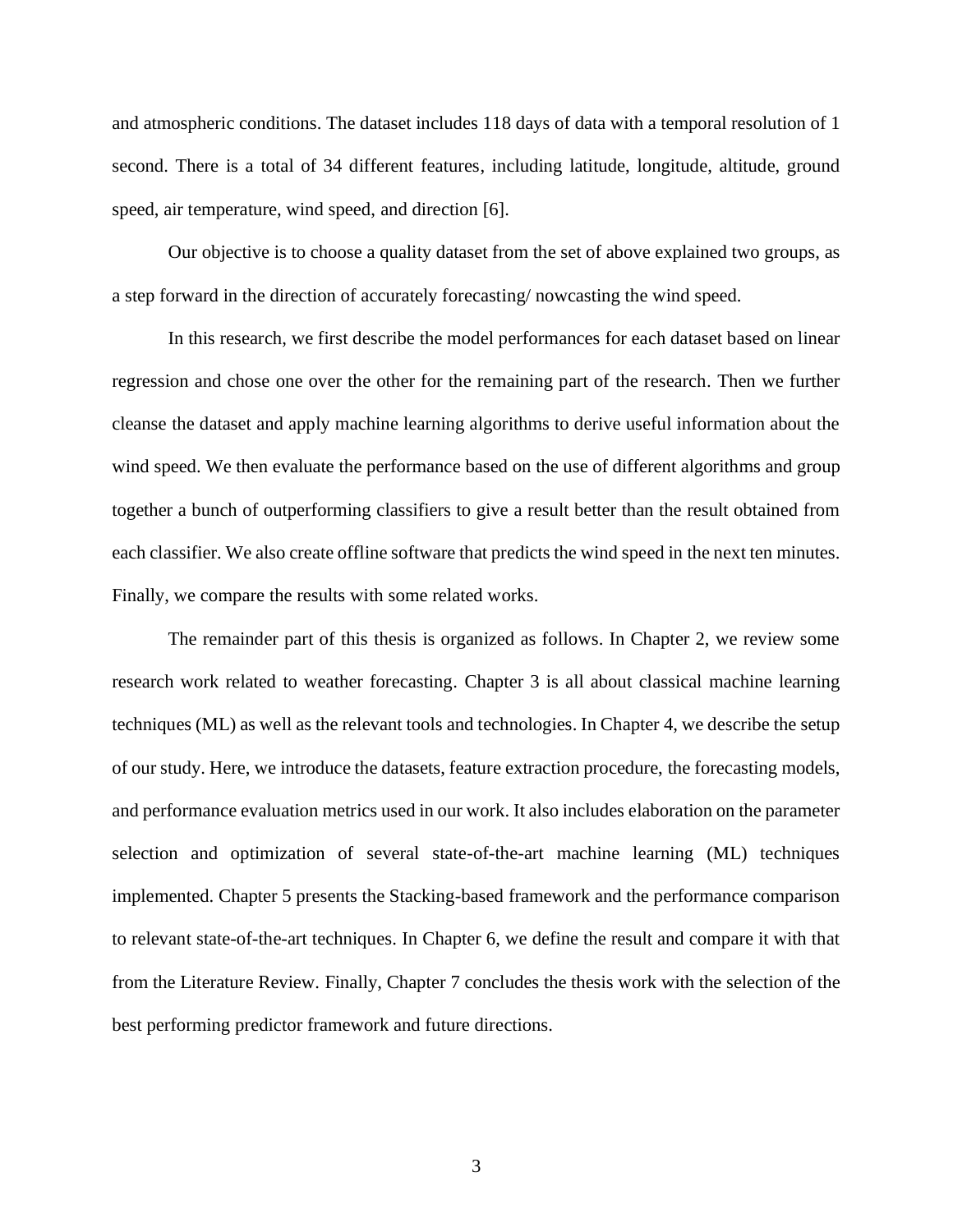# <span id="page-10-0"></span>Chapter 2 – Literature Review

In the literature review, we discuss similarities and differences in the work done in a similar context in the past, as in comparison to what we have done. We have put high efforts in understanding the weather and atmospheric components to implement their correlation in our approached wind model. Efforts have also been made to develop machine learning models for the predictive analysis of airplane data to improve upon the existing NOAA forecasts.

#### <span id="page-10-1"></span>2.1 Traditional Approaches for Wind Forecasting

The very first weather report was published in "The Times" on August 1, 1861 [7][8]. The captain of "The Beagle," Robert FitzRoy, was concerned about the weather and the threats associated with the ship in a sail. So using some instruments like a barometer and a couple of thermometers at the ports of Britain's coast, he collected weather data which he used along with his instincts ruled by observation of the sky and the atmosphere to forecast the weather [7]. In 1911, the first marine weather forecast was issued via radio transmission, which included gale and storm warnings around Great Britain [8]. The first public radio forecast in the United States was made in 1925 by Edward B. Rideout, on the Edison Electric Illuminating station in Boston [8]. Today, there are a number of ways in which weather can be forecasted. A consensus of forecast models based on various parameters like model biases and performance can help reduce forecast errors [9]. There are a number of fields that need a special type of weather forecasting, and one of them is aviation.

The aviation industry is very sensitive to changing weather. Fog, turbulence, icing are forms of weather hazard that can cause trouble in landing and takeoffs as well as airplanes in-flight [10]. Thunderstorms are another significant problem for most of the aircraft, which results in-flight turbulence because of their updrafts and outflow boundaries [10]. So with this information, it is viable to say that it is very important to accurately predict the weather, especially when it comes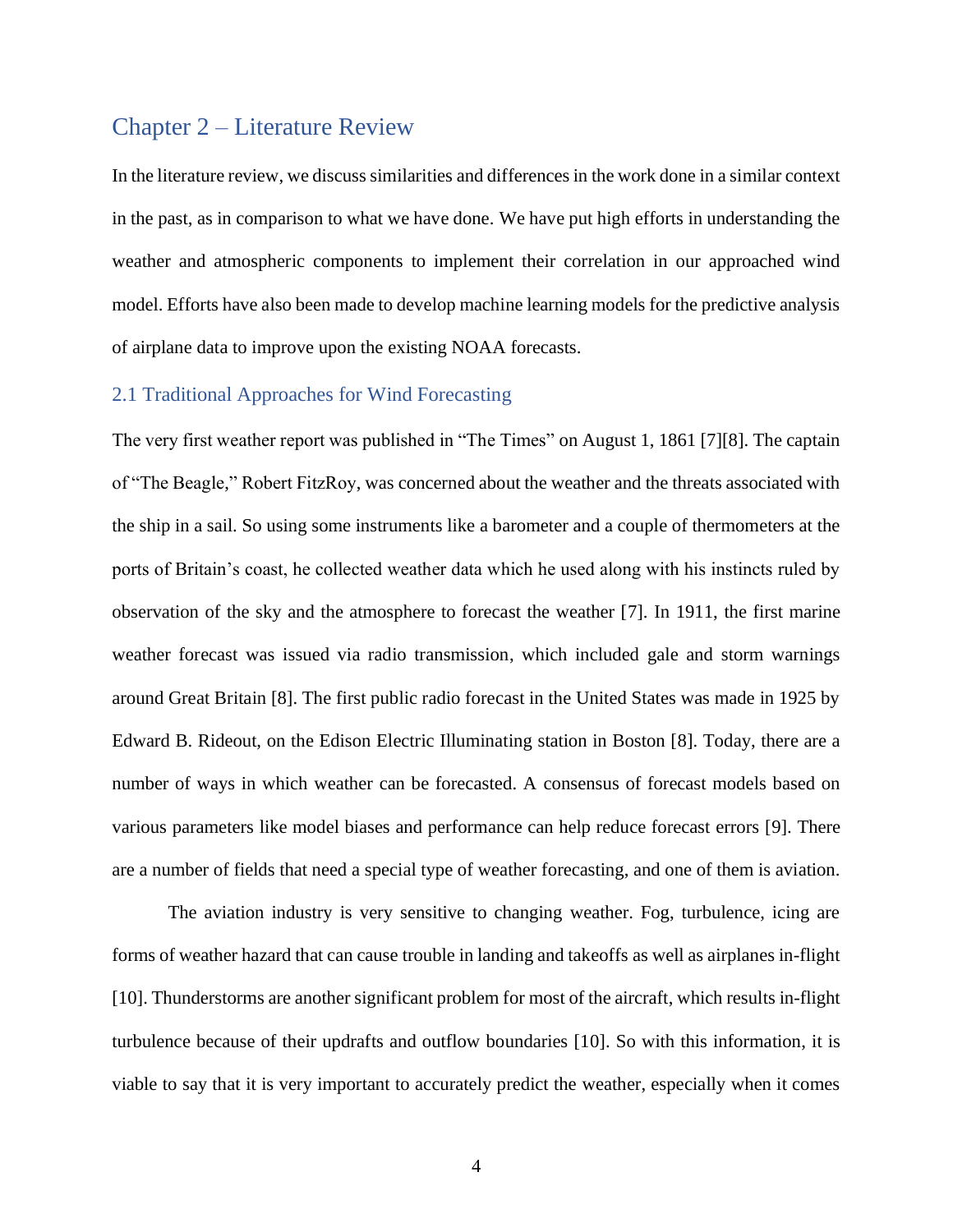to the aviation industry. However, most of the flight scheduling applications available in the United States today depend on the data provided by the Nation Oceanic and Atmospheric Administration (NOAA). For our research purpose, we will put some light on the significance of this particular set of data. The information that NOAA *Winds Aloft* service [5] provides on winds, we will refer to it as the NOAA data for simplicity.

In general, the commercial aircraft fly at heights between 23000 and 41000 feet. It is found that winds at these altitudes can vary from 30 to 120 knots [12]. The NOAA data includes wind measures from 176 different weather stations throughout the US by lofting high-altitude weather balloons in every 6 hours. The wind speed and magnitude are measured at a set of altitudes starting from the 3000 feet to 53000 feet above the sea level. In addition to that, a set of measurements from corresponding wind stations and wind data from radar observations are combined using ad hoc rules, like weighted average, to provide estimates of the winds over a wider range [2][13].

Reports have shown that over the past 50 years, pilot voice is used in weather models. And for more than the last 20 years, efforts have been made to employ data from commercial aircraft for better weather modeling [14]. In these past 20 years, the privately-owned commercial aircraft data was made accessible to the government organizations for predicting weather phenomena. There is another program called Aircraft Meteorological Data Relay (AMDAR) [14], which focuses on providing meteorological data from aircraft. To date, AMDAR has centered efforts around constructing infrastructure to collect and disseminate the data. Efforts have also made qualitative analyses and in simple linear models using AMDAR data [15].

Our work is differentiated from prior work as we focus on the comparative analysis of two publicly available datasets, one from NOAA and other from the featureful and rich NASA data. We also dig deep into the filtering dataset and use it to create a predictive model for forecasting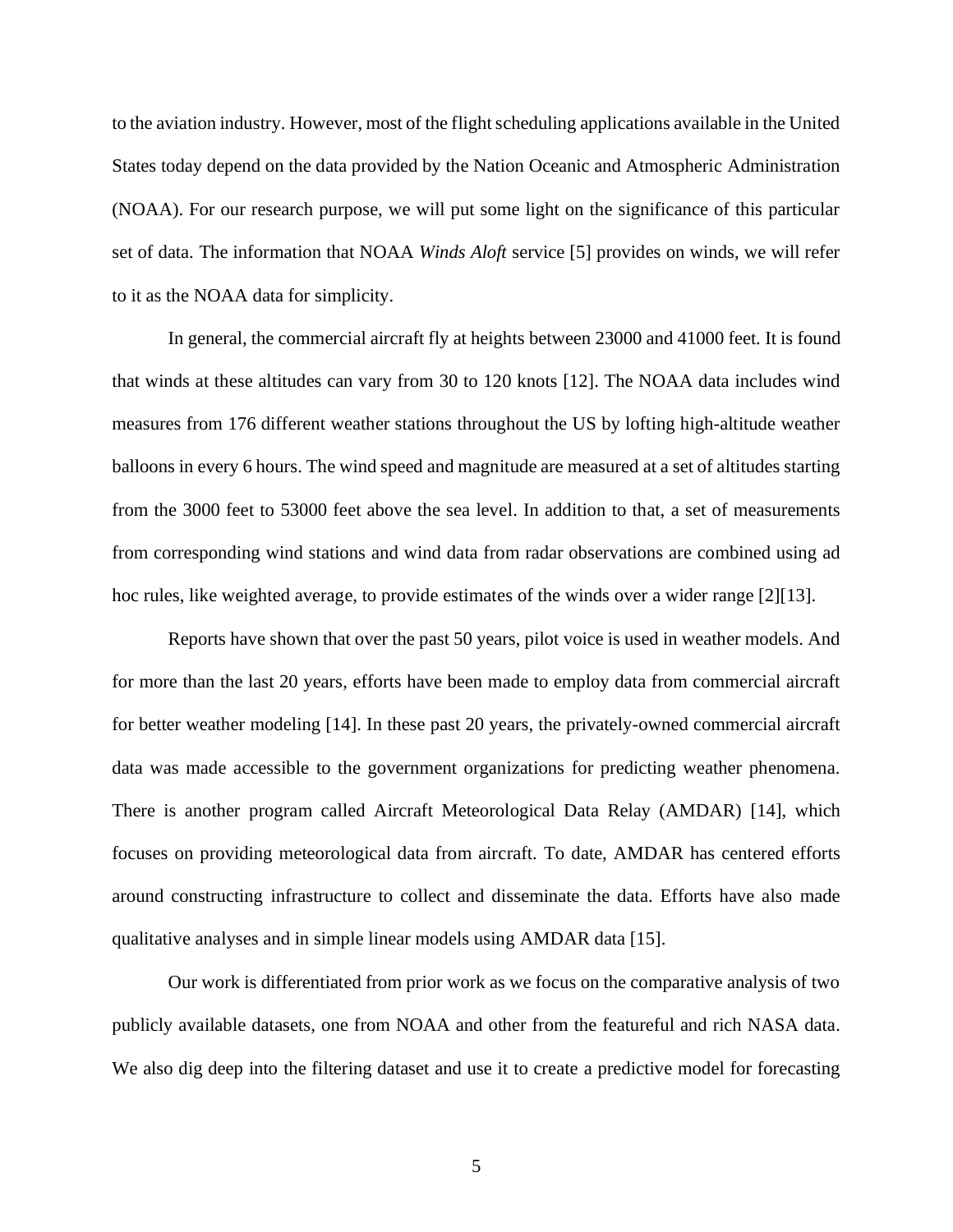winds at high altitudes. One of the reasons for using a rich dataset is to understand the environmental features that actually boost the possible wind speed. Although the environment variables cannot be controlled, the results from the wind predicting model can be used by pilots to make wise decisions about the schedules as well as the direction and position of the aircraft to avoid any disasters. One of the key benefits of the proposed method is that it allows for better predictions by mining available data.

#### <span id="page-12-0"></span>2.2 The Microsoft Project

One of the major inspirations for this research is a similar project from Microsoft [3], in which they conduct a comparative analysis of possible approaches for wind prediction at a continental scale. The tried to predict the wind at different heights for given locations. There were 1653 observations from 496 aircraft. However, they had removed all the observations with 0 and over 100 knots of speed. They used Gaussian processes (GP) [16] for their predictive analysis. GP has been used to model natural phenomena, including spatial interdependencies [17], [18]. As an example, they have been applied in modeling wind energy and power forecast [19]. In the case of Microsoft, they directly observed the aircraft ground speed and extended the GP-based techniques to incorporate data that is auxiliary to the phenomenon being modeled. The results, as mentioned in Microsoft's research paper using different approaches, are described in Table 1.

<span id="page-12-1"></span>

| Approach                         | <b>RMS</b> Error |
|----------------------------------|------------------|
| NOAA data                        | 51.53            |
| <b>Gaussian Process Estimate</b> | 50.93            |
| Gaussian Process + Airplane Data | 43.66            |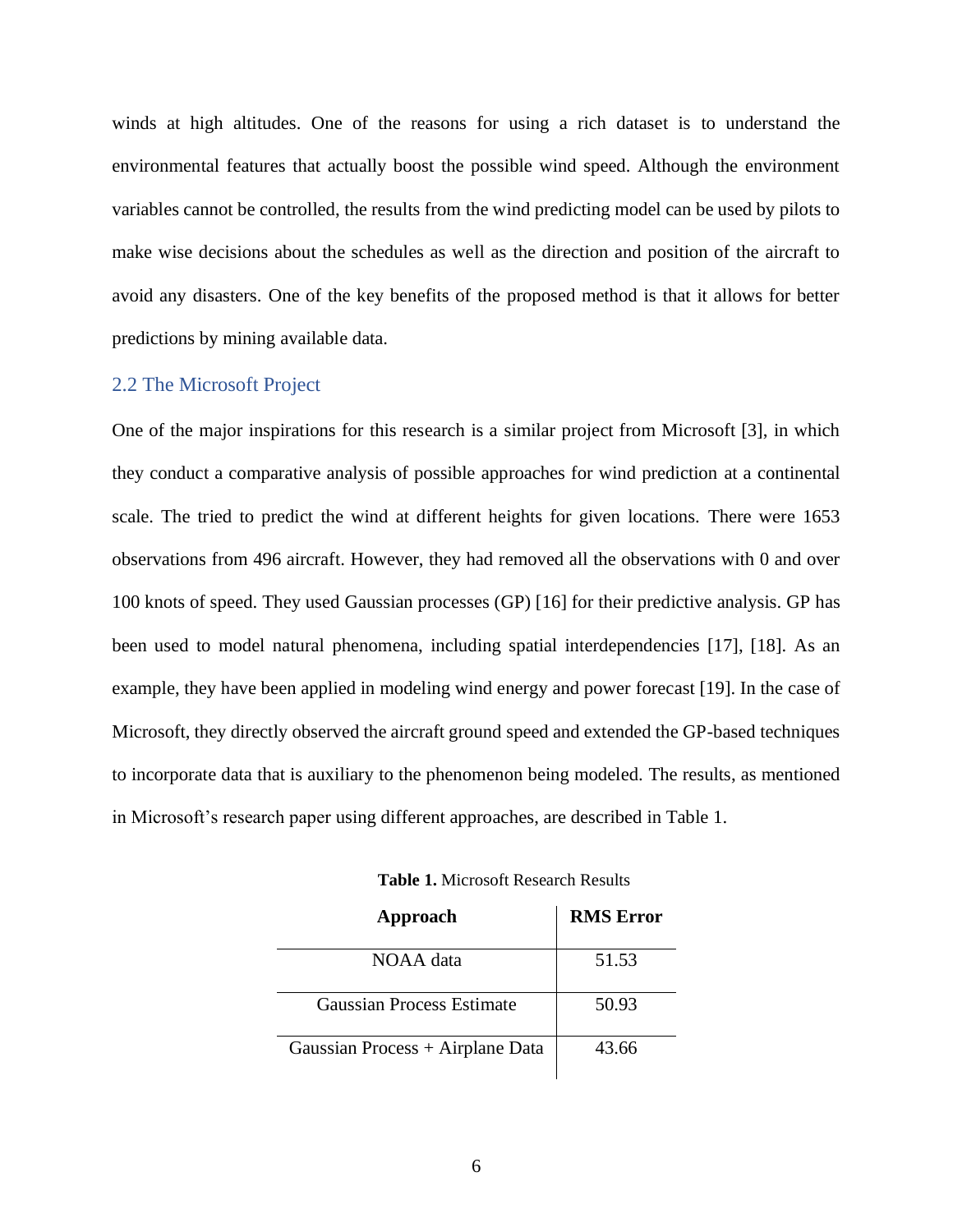One of the problems with Microsoft's project is that its data is not publicly available. However, in our research, we have removed the barrier by using open-source datasets that are easily available. Therefore, this research can be used as a benchmark for comparison.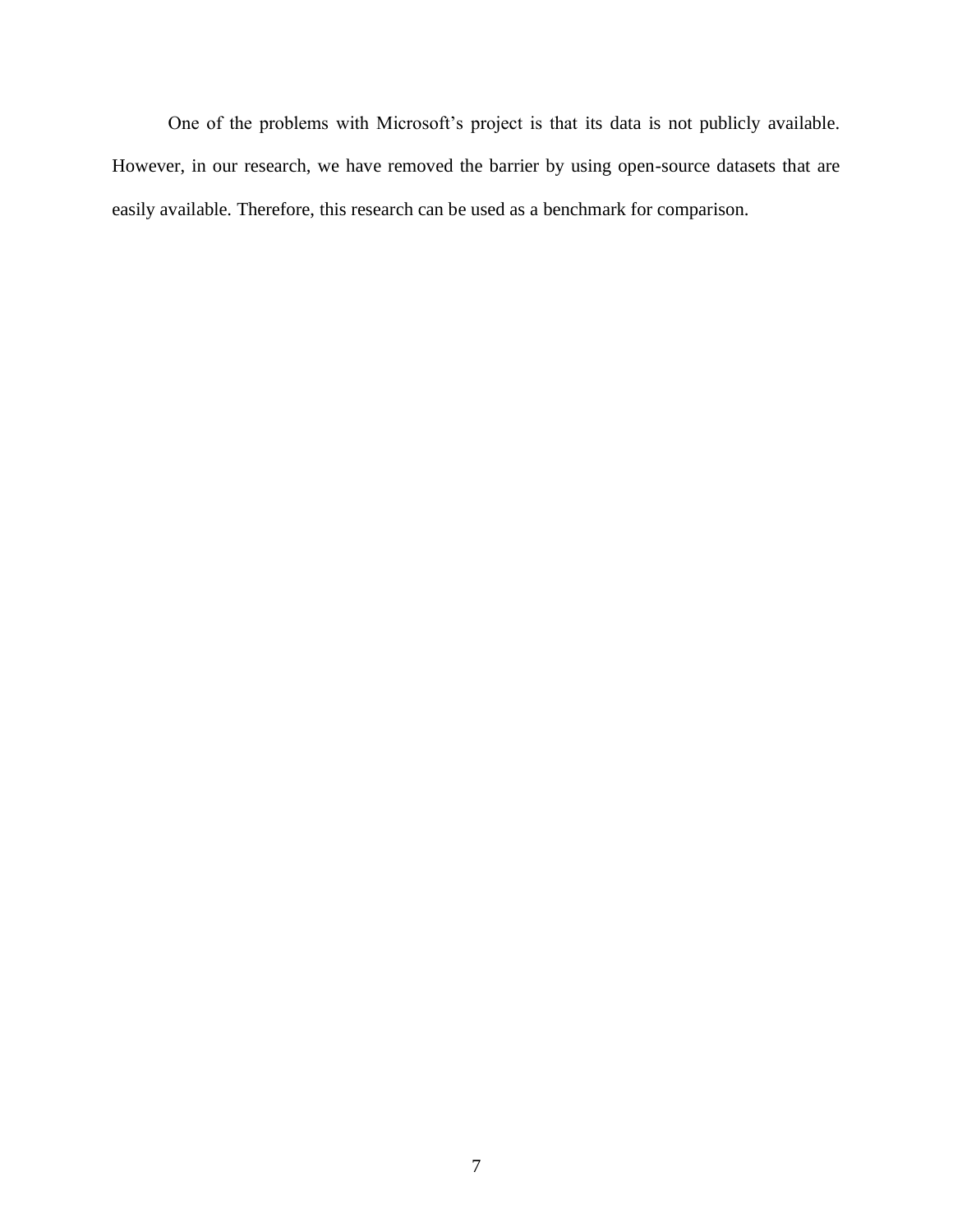# <span id="page-14-0"></span>Chapter 3 – Tools and Techniques

In this chapter, we discuss all the different technical approaches we had applied to efficiently solve the problem definition associated with our dataset.

#### <span id="page-14-1"></span>3.1 Machine Learning Techniques

This section comprises details about all the state-of-the-art machine learning methods, their working principles, strengths, and weaknesses.

#### <span id="page-14-2"></span>3.1.1 k-Nearest Neighbors (kNN)

The k-Nearest Neighbors [20] algorithm is one of the simplest, non-parametric methods in machine learning which can be used for classification and regression problems. It is also known as instance-based or lazy learning because the algorithm makes local approximation and does not undergo explicit training before classification. The training data is stored in memory and is used during the testing phase. It is a non-parametric technique for estimating a decision boundary or a regressive curve without making a strong assumption [20]

The algorithm is based on feature similarity. It works by storing the entire training dataset and then finding the k most-similar training patterns as the prediction is made. The similarity can be measured in terms of distance (typically, the Euclidean distance) between the data instances. Then an instance is classified to a particular class based on the majority of votes among its identified k neighbors. We generally take k as an odd value. Since the algorithm stores all the training data, this algorithm is computationally expensive. However, it can be highly accurate in the case of nonlinear data. Overall, it is a very simple algorithm and often achieves very good performance.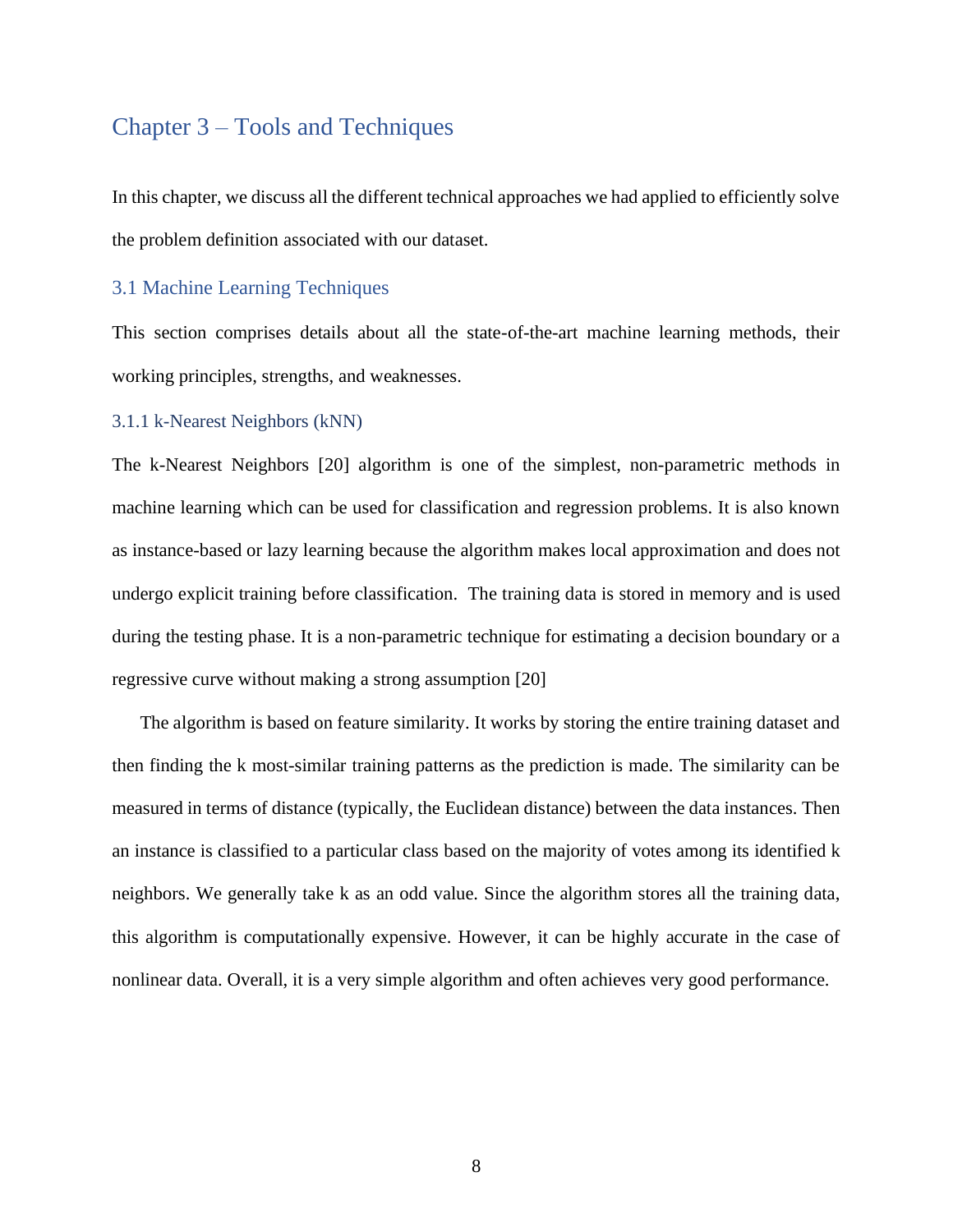#### <span id="page-15-0"></span>3.1.2 Linear Regression

Linear regression is a simple and attractive regression algorithm which is derived from statistics and is studied as a model for interpreting the relationship between input and output variables.

It is a **linear model**, a model that assumes a linear relationship between the input variables (x) against the single output variable  $(y)$ . Or we can also say that y can be calculated from a linear combination of the input variables (x). The unknown model parameters are estimated from the data. Like in all other regression analyses, linear regression also focuses on the conditional probability distribution of the responses obtained from the predictors.

Linear regression has been studied for a long time (more than 200 years old) and is the first type of regression analysis to be analyzed rigorously and to be used extensively in practical applications. This is because of the fact that models that depend linearly on their unknown parameters fit easily than models that are non-linearly related to their parameters. Additionally, it is also because the statistical properties of the resulting estimators are easier to determine.

#### <span id="page-15-1"></span>3.1.3 Random Forest (RF)

Random forest [21] is an ensemble learning algorithm for both classification and regression problems that utilizes the predictive ability of multiple trained learners to create a single but better performance model. The algorithm creates a lot of individual decision trees based on randomly selected feature subspace from the training dataset. Using Bagging, each decision tree is trained on the randomly selected subset of the training data, in order to properly classify an unlabeled data instance, each decision tree votes for a class label meaning. Each decision tree-labels the instance as one of the output classes. The decision on the class of the instance is made on the highest votes obtained from the individual tree results in the forest. Despite being a complex form of algorithm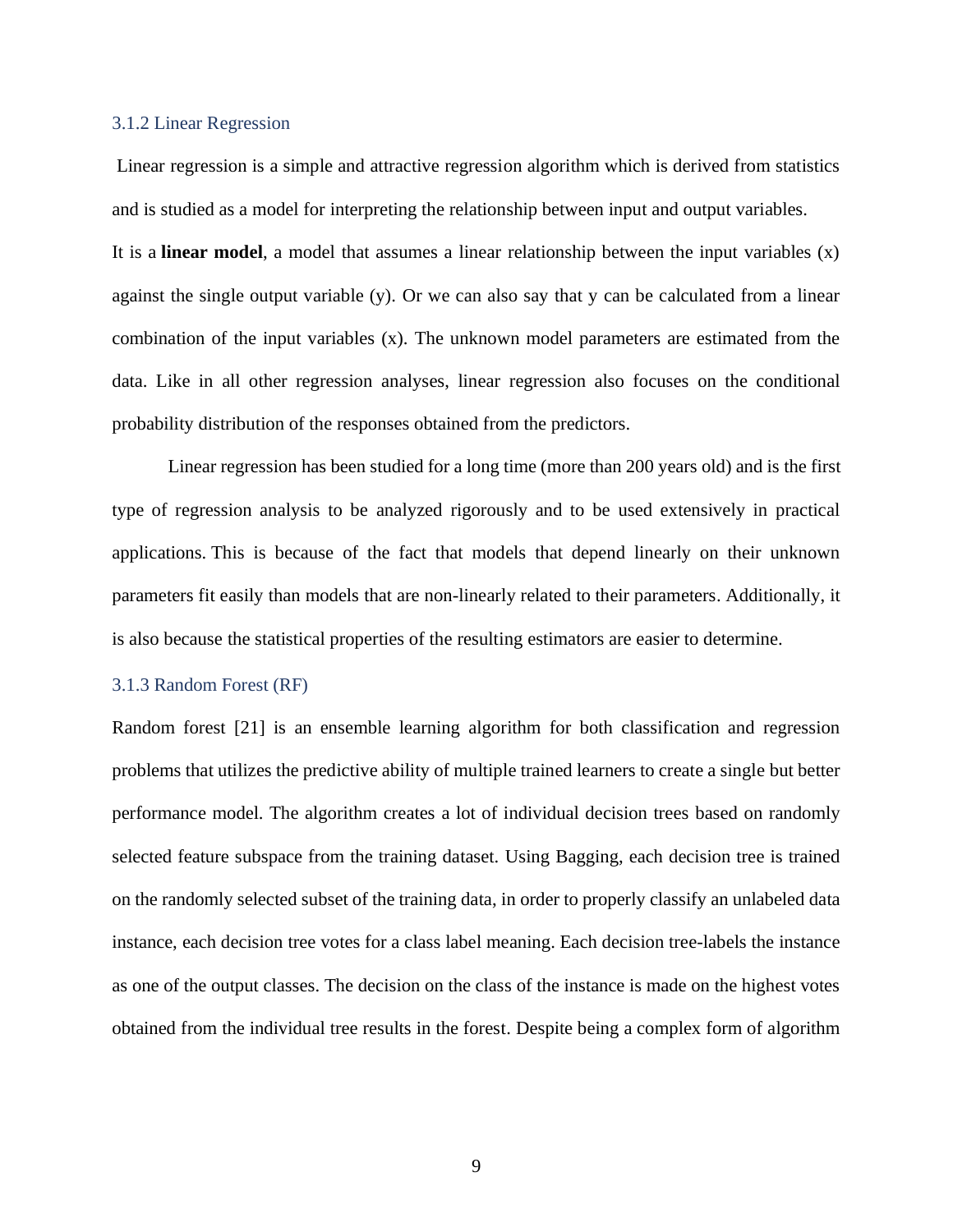and requiring more computational resources, Random Forest is extremely flexible, has high accuracy, and can handle different feature types, including binary, categorical, and numerical.

Randomization is applied in RF when selecting the best node to split. While constructing multiple decision trees in RF, randomization (for selecting the best node to do a split) can be achieved using various algorithms like Gini index heuristics, Chi-Square, information gain between the features, or using splitting value classically equal to  $\sqrt{M}$ , where M is the number of features in the dataset.

#### <span id="page-16-0"></span>3.1.4 Bagging Regressor

Bagging, also known as Bootstrap Aggregation, is an ensemble method that creates different samples of the training dataset and creates a unique classifier for each of those samples. The result from these multiple classifiers are then combined based on say, average value, or voting. The thing to remember here is that each sample of the training dataset is different, which in-turn gives different (trained) classifiers and definitely a different focus and perspective on the problem.

It helps reduce variance to escape from the overfitting problem. Generally applied to decision tree methods, it can be used with different other methods. Bagging is a special case of a model averaging approach.

#### <span id="page-16-1"></span>3.1.5 Stochastic Gradient Descent

Stochastic gradient descent is one of the iterative methods for improving an objective function with proper smoothness properties. Since it replaces the actual gradient (obtained from the dataset) by an estimate (calculated from random subsets of data), it can be considered as a stochastic approximation of the gradient descent optimization. It reduces the computational burden and achieves faster iterations instead of a slightly lower convergence rate when it comes to computation of big data.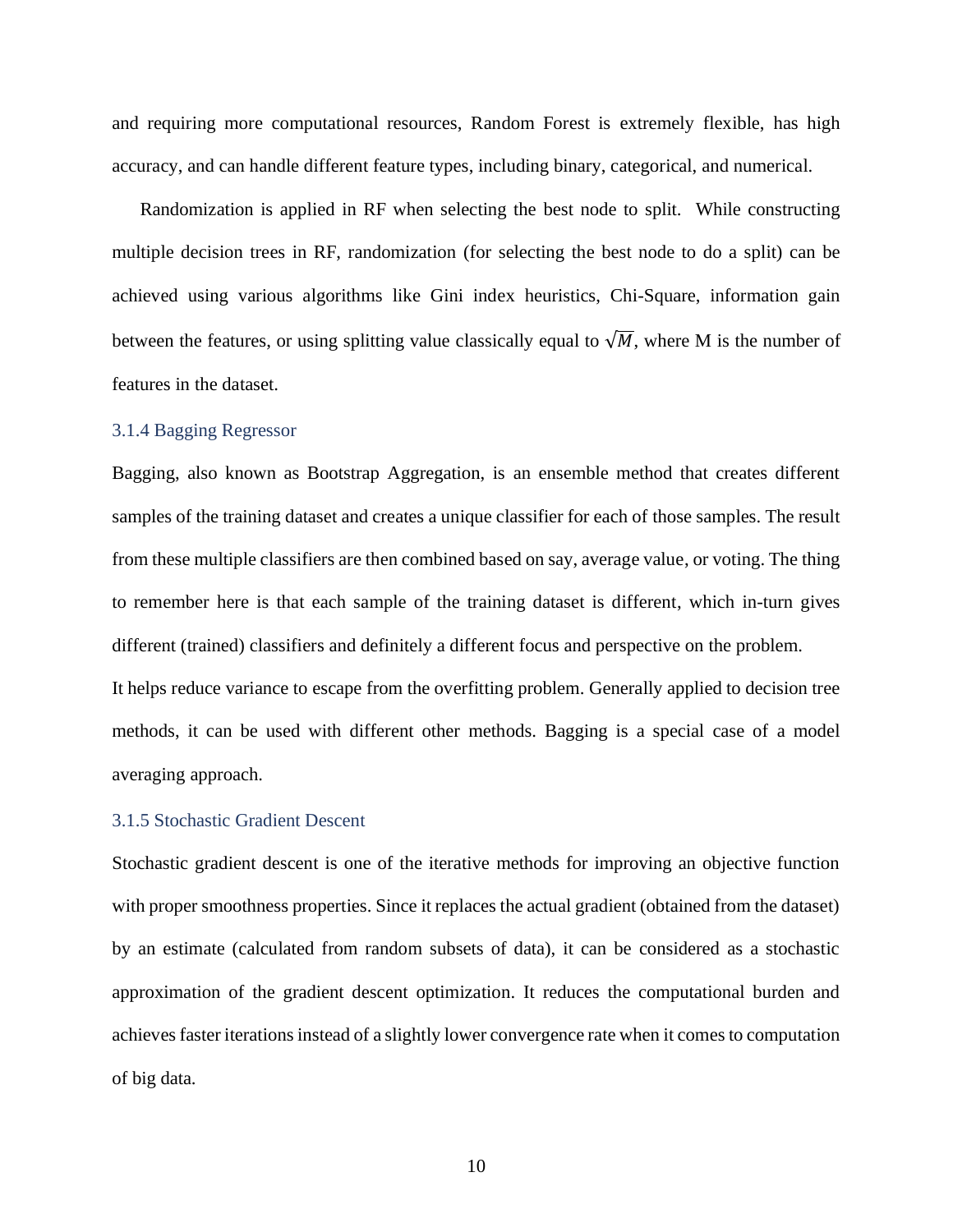It is one of the important optimization techniques used in machine learning and is a popular algorithm for training a wide range of models, including support vector machine, linear regression, logistic regression, graphical models, etc.

#### <span id="page-17-0"></span>3.1.6 Gradient Boosting

Gradient Boosting [22] is a machine learning technique for both classification and regression problems. It helps produce a predictive model which is in the form of an ensemble of weak predictive models (typically, the decision trees). It implements the gradient descent algorithm to optimize an arbitrary differentiable loss function as it builds the model using the concept of boosting. It is also known as GBRT (Gradient Boosted Regression Trees) and MART (Multiple Additive Regression Trees). Using gradient boosting, one can generate a set of weak classifiers or the decision trees and train them based on random subsets of data in a gradual, additive, and sequential manner. This algorithm is used to find the shortcomings of models using gradients on the loss function. The loss function generally depends on the problem space. It is one of the potential techniques for constructing predictive models as it allows us to optimize user-specified cost function and often works great with categorical and numerical values. However, it can be computationally expensive and memory exhaustive as it requires a large number of trees and a large grid search for parameter tuning.

#### <span id="page-17-1"></span>3.1.7 eXtreme Gradient Boosting (XGB)

The XGBC [23] algorithm is an efficient application of a gradient boosting framework. The gradient boosting approach facilitates the creation of new models that predict the residuals or errors of prior models and then add them together to generate a final prediction. It is called gradient boosting because it utilizes a gradient descent algorithm to optimize the loss function or userspecified cost function. It aims to provide a scalable, portable, distributed, and parallel gradient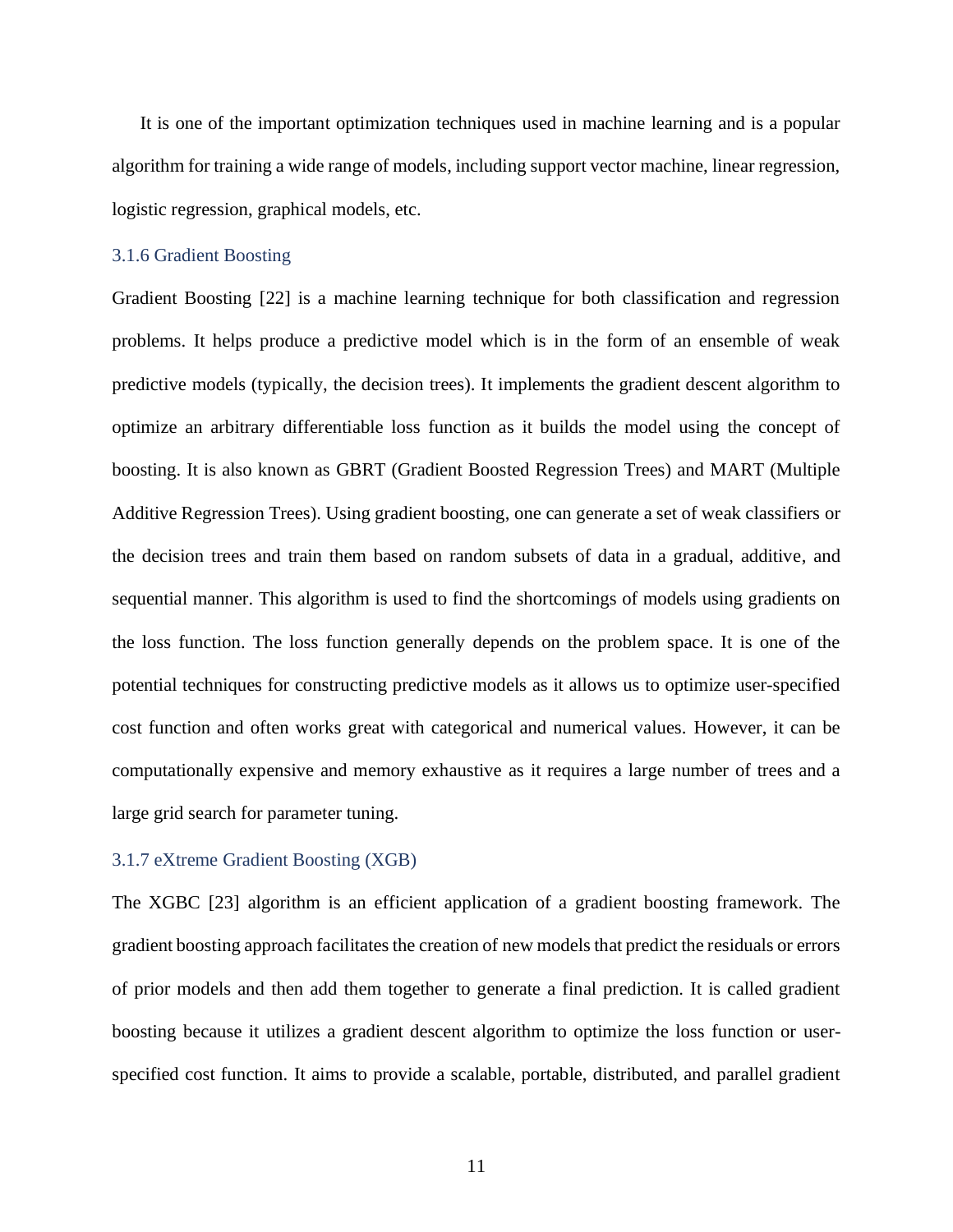boosting and is specially designed for greater speed and better performance. It is an open-source software library that supports gradient boosting algorithm, stochastic gradient boosting with subsampling at the row, column, and column per split levels and regularized gradient boosting with both L1 and L2 regularization. It has gained much popularity and attention lately because of its salient features, which make it different from other gradient boosting algorithms.

#### <span id="page-18-0"></span>3.2 Technologies Used

In addition to the machine learning approach, we have also adapted to some technology to support the processing of big data in our project.

#### <span id="page-18-1"></span>3.2.1 Spark

Spark is a cluster computing framework that uses a collection of objects called Resilient Distributed Datasets (RDDs) that allow users to perform the in-memory computation on large clusters [24]. RDDs are fault-tolerant, parallel data structures which make it possible to hold intermediate results in memory, control their partitioning in order to optimize placement of data and manipulate them using a rich set of operators [24]. As an outcome of the intermediate results being stored in memory, Spark is proven to be much efficient as compared to Hadoop or any similar technology for iterative analytics like PageRank calculation, k-means clustering, and linear regression [25].

#### <span id="page-18-2"></span>3.2.2 Apache Spark Streaming

Time-sensitive data needs real-time processing. Traditional MapReduce may not be a viable solution for such a case as it is suitable for offline batch processing where latency is not a big of a deal [26]. However, if the input data is being fed repetitively in discrete sets, multiple passes of the map and reduce tasks would create a computational overhead. This problem can be eliminated by using Spark. Using Apache Spark Streaming, we can enable the program to store the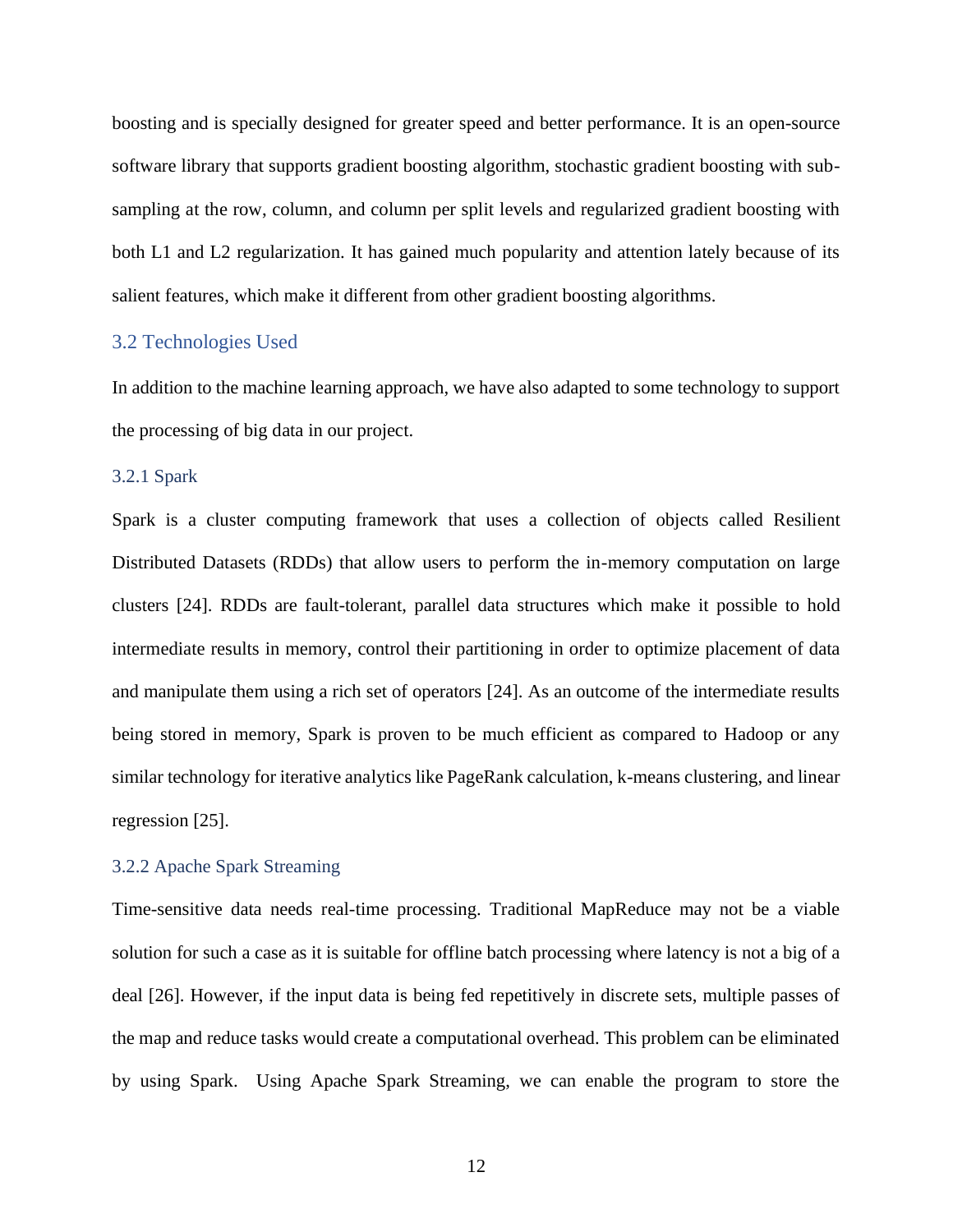intermediate results within memory and when new data arrives, it is batched to perform quick and efficient transformations on them [26].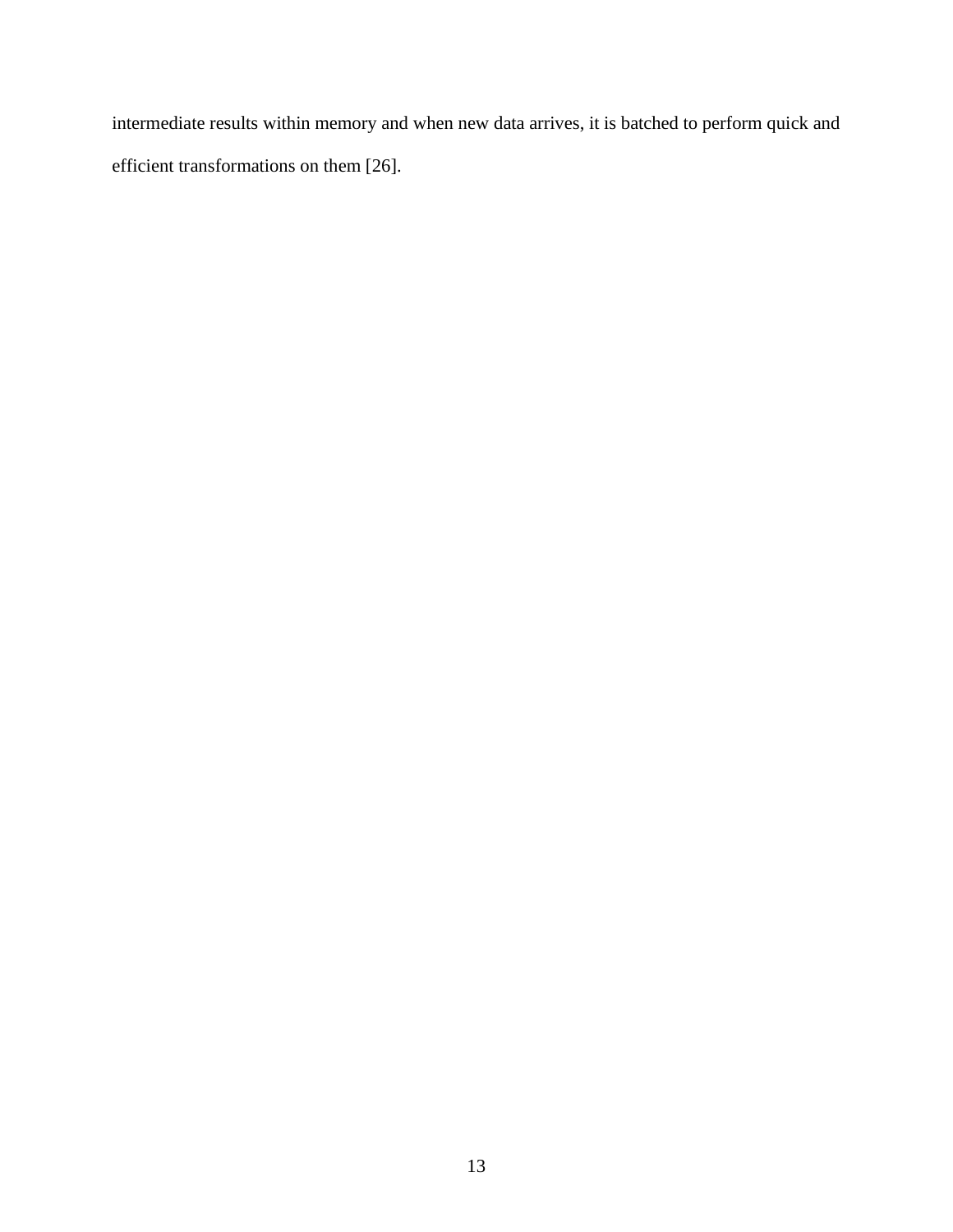# <span id="page-20-0"></span>Chapter 4 – Experimental Setup

In this section, we put light on the experimental composition of our research, including initial selection, training, and validation of the dataset, feature extraction, and engineering of the predictive model.

#### <span id="page-20-1"></span>4.1 Dataset Collection

The first step to our research starts with the data collection. Machine Learning approach works better when there is enough information to train the model. So, data was one of our major constraints. We could only work on our ideas if we had enough data on the problem. Therefore, we intensively searched for the relevant dataset on the internet and landed with two of them that closely met our requirements. One of them was from the Wind Aloft program by National Oceanic and Atmospheric Administration (NOAA), and another was from The Atmospheric Carbon and Transport (ACT) America by National Aeronautics and Space Administration (NASA). The basic statistics on both the dataset is given in Table 2.

<span id="page-20-3"></span>

| <b>Datasets</b>    | Number of Instances   Number of Features |    |
|--------------------|------------------------------------------|----|
| <b>WIND ALOFT</b>  | 170                                      |    |
| <b>ACT AMERICA</b> | 1.5M                                     | 33 |

**Table 2.** Dataset Statistics

#### <span id="page-20-2"></span>4.1.1 NOAA based Dataset

The data obtained from the Wind Aloft program by NOAA is being referred to as the NOAA data. We collected the NOAA data from their website itself. There was a total of 170 different locations for which the wind information was recorded at 3K – 39K feet above the sea level. It also included wind information from nine different reasons for the American continent, including Northeast,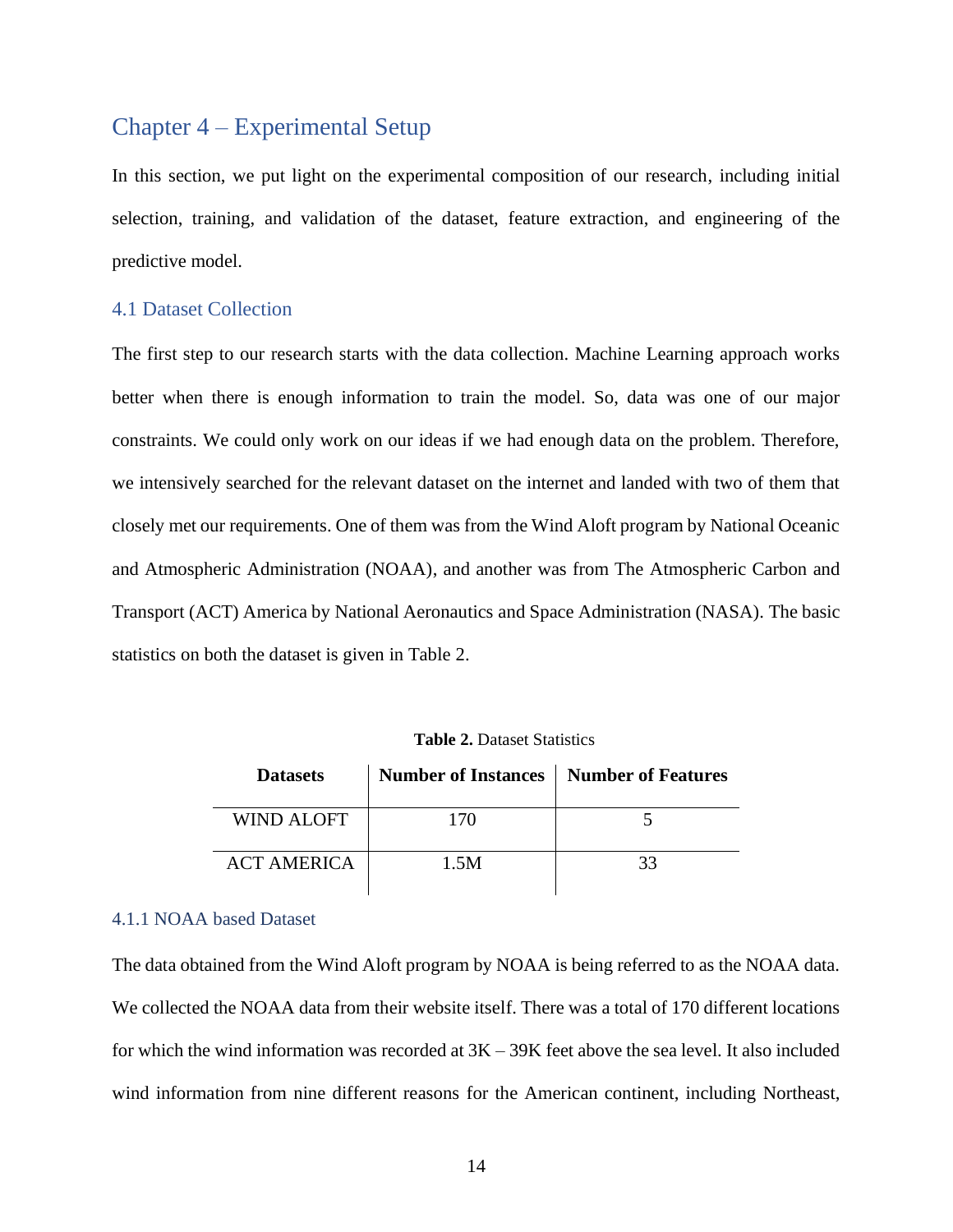Southeast, Northcentral, South Central, Rocky Mountain, Pacific Coast, Alaska, Hawaii, and West Pacific. The wind information provided by them included information about the direction, speed, and temperature in a single block. It was then broken down into individual information based on the decoding technique defined on their website. The latitude and longitude were calculated based on the individual station location.

#### <span id="page-21-0"></span>4.1.2 Airplane Dataset

Another set of data from NASA's ACT America project is referred to as the Airplane data. This dataset includes information from the two well-equipped airplanes. The sensors installed in the aircraft were used to collect atmospheric information like latitude, longitude, wind speed, wind direction, and air pressure. There is a total of 34 different variable information included in the dataset. This campaign covered four seasons and three regions of central and eastern United States. It contains a total of 118 days of data where individual file reflects flight information from each day. The spatial coverage for data is given as N: 49.11 S: 27.23 E: -71.91 W: -106.49, whereas, the temporal coverage is from July 11, 2016, to March 10, 2017. The temporal resolution of data was of 1 second.

This is a rare type of dataset with so many different environmental variables that can possibly be affecting the wind speed at higher altitudes. Therefore, we came to the conclusion of utilizing its huge coverage to derive useful information for our future predictive model.

#### <span id="page-21-1"></span>4.2 Dataset Selection

The availability of two different datasets gave us an opportunity to dive in through the performance of each on correctly predicting wind speed based on the relevant features and then make a comparative analysis among the two. The decision to use one over the other or even going for a stacking-based approach was dependent on the results obtained from the evaluation of the existing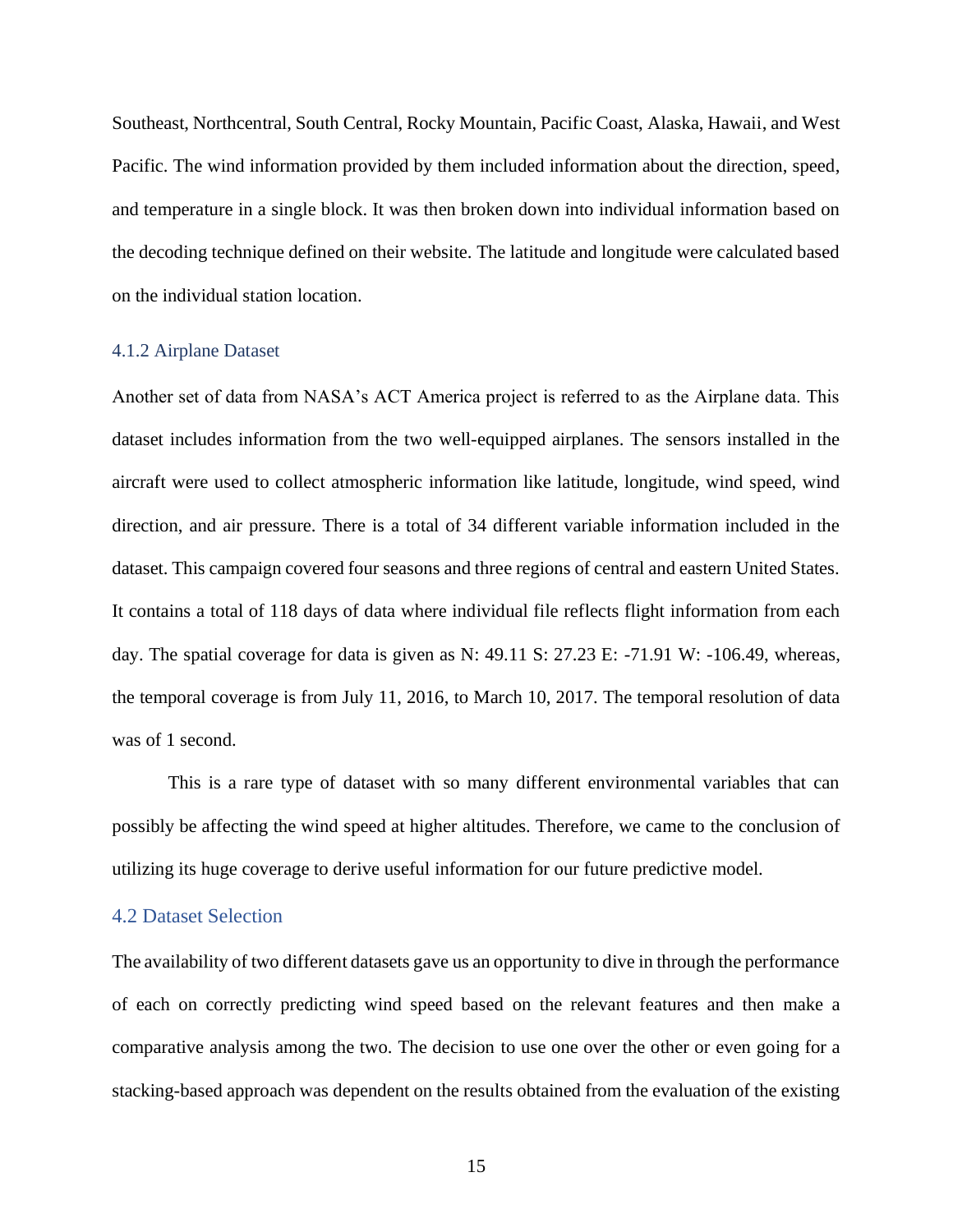datasets. In case of the airplane data, there were 33 different features, so we wanted to understand how these features are correlated to the wind speed. Our goal was to find the most relevant set of data that would give us the more accurate wind information. Therefore, we turned into finding the Pearson's Correlation Coefficient for each feature against the wind speed for sample population and listed out the top 6 correlated features to wind speed. We then used the WEKA tool to perform a comparative analysis on the sample dataset. Linear regression was applied to the data and the Root Mean Squared Error was calculated.

In the case of the NASA dataset, the original set of 34 features was reduced down to 6 by selecting only the features most strongly correlated to wind speed, wiz., Mach Number, Ground Speed, Track Angle, Drift Angle, Static Air Temperature and Wind Direction. For the NOAA data, since there are only a few features provided (direction, temperature, latitude, longitude, and altitude), all were included. The NOAA data was trained using 10-fold cross-validation at all 170 different site locations at 30,000 feet height. A sample data of the first 3 days from the airplane data was also trained using 10 FCV. The RMSE, using Linear Regression, for both sources are given in Table 3.

<span id="page-22-0"></span>

| Source             | #Observations | <b>RMSE</b> |
|--------------------|---------------|-------------|
| Wind Aloft         | 170           | 20.0503     |
| <b>ACT-America</b> | 45126         | 31.9042     |

**Table 3.** RMSE from applying 10FCV on Datasets

We also performed two simple analysis on this dataset at different heights in order to see if there is any height-wise data dependency:

i. Use training data from one height and analyze the prediction on all remaining heights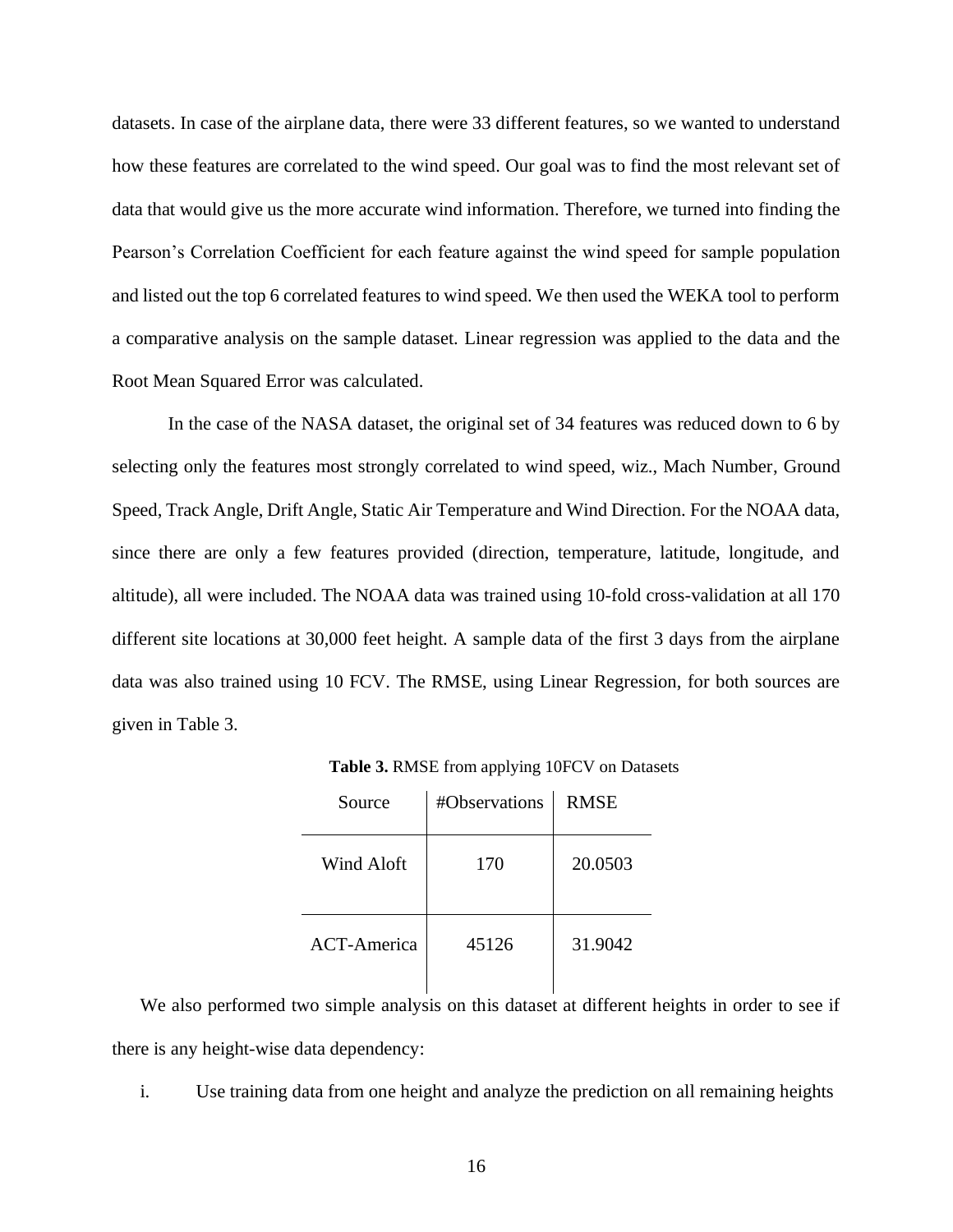ii. Used training data from the lowest and highest heights and analyzed the consistency of the prediction of immediate layers and the layers thereafter.

The RMSE and MAE result from (i) at 30000 ft height is obtained as 23.4266 and 17.7324, respectively. The test results are given in Table 4.

<span id="page-23-0"></span>

| Test heights | <b>RMSE</b> | <b>MAE</b> |
|--------------|-------------|------------|
| 3000         | 42.3677     | 34.62      |
| 6000         | 38.3919     | 30.1       |
| 9000         | 34.4851     | 25.92      |
| 12000        | 30.8608     | 22.75      |
| 16000        | 25.1507     | 17.52      |
| 24000        | 21.334      | 12.36      |
| 34000        | 10.4867     | 7.09       |
| 39000        | 16.5777     | 11.68      |
| 45000        | 34.1917     | 24.81      |
| 53000        | 38.2205     | 29.25      |

**Table 4.** Model Prediction at different test heights

The RMSE and MAE result from (ii) at minimum height 3000 ft was is obtained as 7.4168 and 6.3287 respectively, and at maximum height, 53000 ft was obtained as 13.7568 and 10.7422 respectively. The test results are given in Table 5.

<span id="page-23-1"></span>

| Training heights | Test heights | <b>RMSE</b> | <b>MAE</b> |
|------------------|--------------|-------------|------------|
| 3000ft           | $6000$ ft    | 8.3558      | 5.76       |
|                  | 9000ft       | 13.0813     | 10.18      |

**Table 5.** Model Prediction at different test heights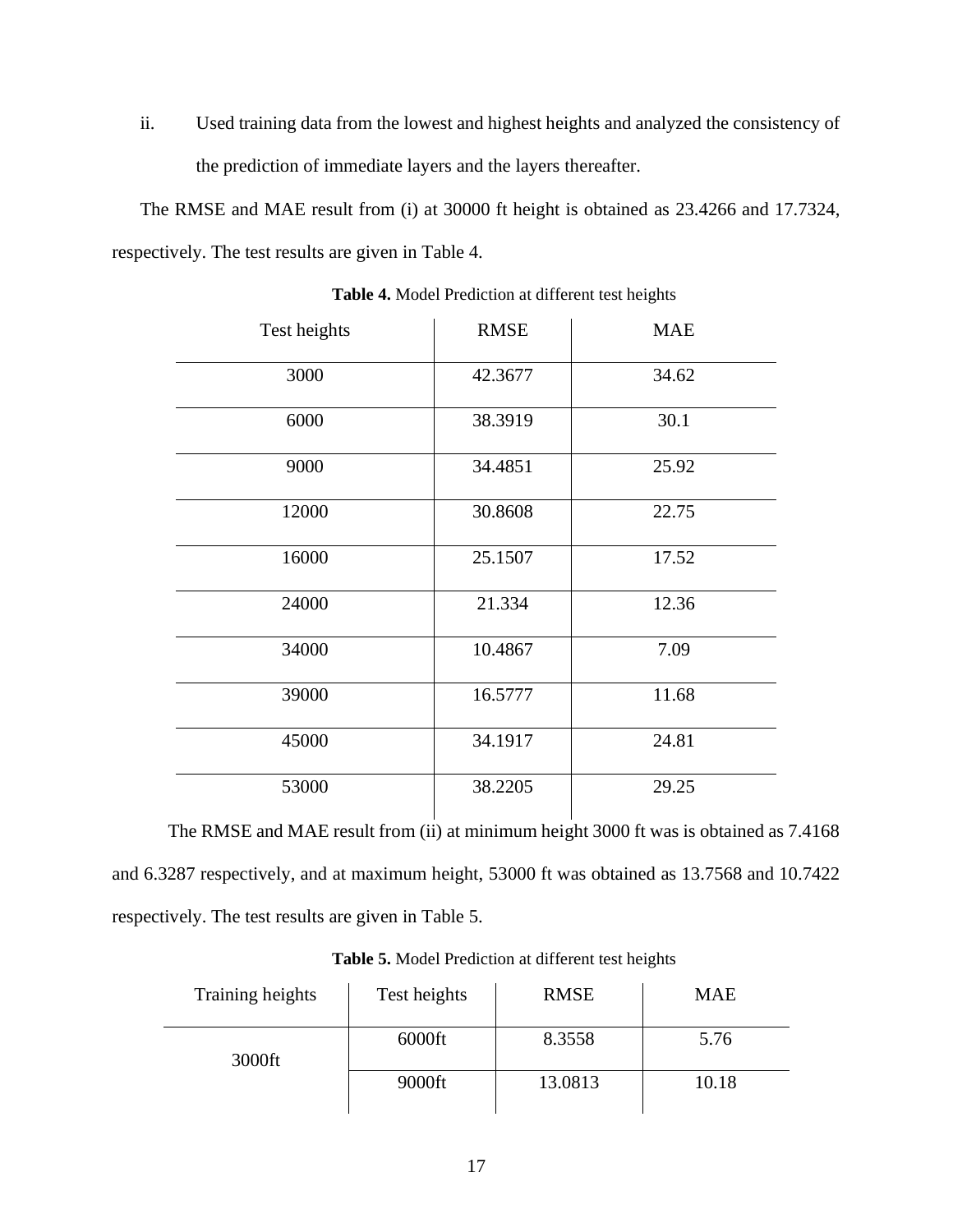|         | 12000ft | 17.9335 | 14.55   |
|---------|---------|---------|---------|
|         | 18000ft | 24.5426 | 19.76   |
|         | 24000ft | 29.3036 | 23.92   |
|         | 30000ft | 42.3676 | 34.62   |
|         | 34000ft | 46.8712 | 39.99   |
|         | 39000ft | 52.5115 | 45.14   |
|         | 45000ft | 31.6993 | 26.05   |
|         | 53000ft | 18.4978 | 15.03   |
|         | 3000ft  | 18.497  | 15.0294 |
|         | 6000ft  | 19.4907 | 16.9295 |
|         | 9000ft  | 20.2745 | 17.3897 |
|         | 12000ft | 22.5671 | 18.7397 |
| 53000ft | 18000ft | 24.8981 | 20.29   |
|         | 24000ft | 27.8131 | 21.4903 |
|         | 30000ft | 38.2202 | 29.2497 |
|         | 34000ft | 41.9856 | 33.7597 |
|         | 39000ft | 47.0656 | 38.7496 |
|         | 45000ft | 17.9293 | 12.7    |

From Tables 3 and 4, we can conclude that we need to build separate models for different layers if we chose NOAA dataset over NASA data. On the other hand, the airplane data look much promising and have more features and observations than the NOAA data. Our research after that focused only on airplane data.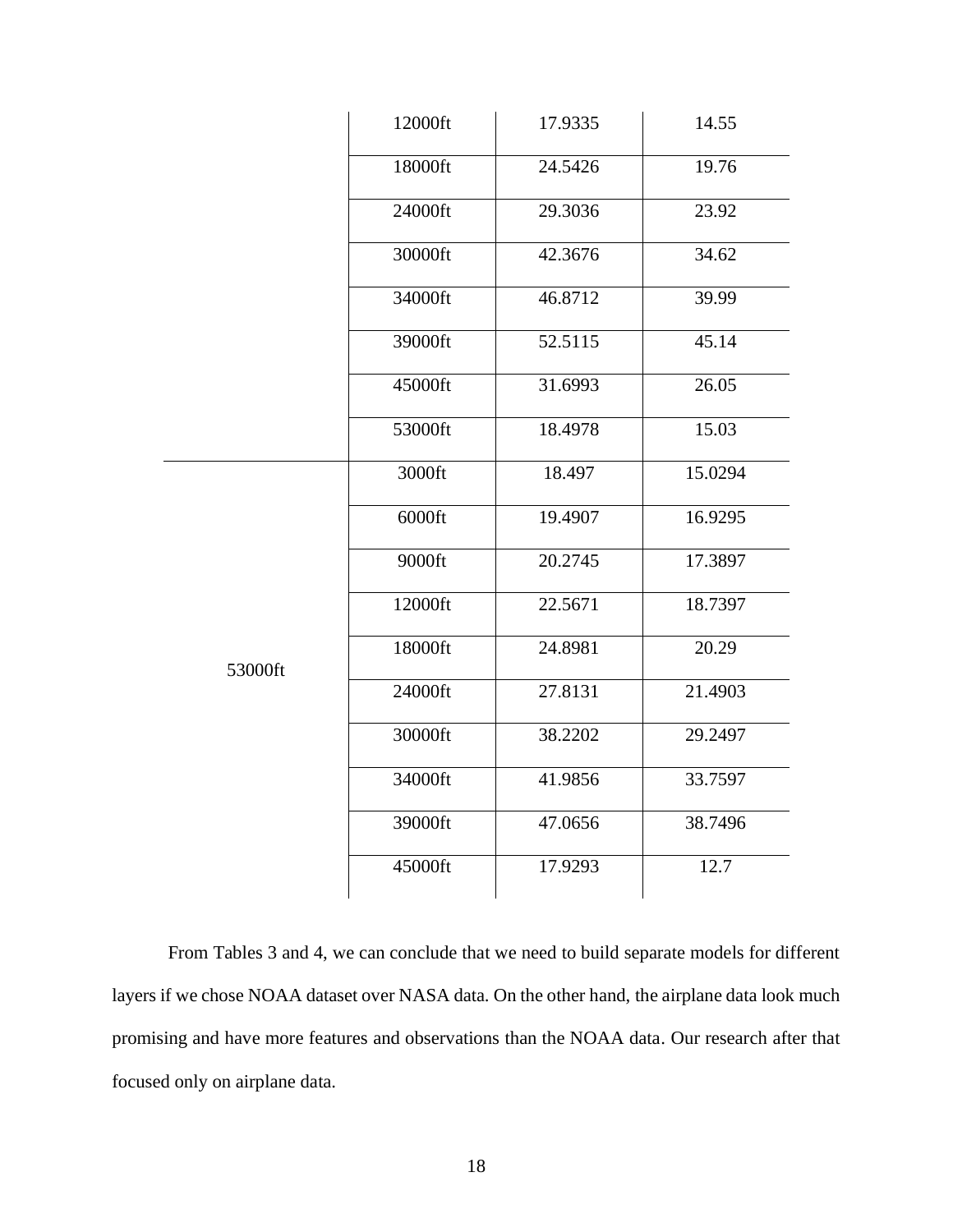#### <span id="page-25-0"></span>4.3 Data Analysis

The airplane data chosen for the rest of the research needed a bit of analysis and cleansing before we start off using it for our predictive model. Therefore, we began preprocessing our airplane dataset by sampling data from 5 days (selected randomly) having a reasonable number of input rows. The random sampling approach was employed because it gives an equal probability of selection for each element in the full dataset, thereby reducing the probability of biased results.

A deeper analysis of the available dataset revealed that more than 72% of the total rows had one or more missing fields. Almost 23–41% of the columns had missing values. This suggested that the available dataset is noisy. Simply dropping the rows with missing values would have been undesirable since it would mean losing a sizeable fraction of the data and potentially decreasing overall accuracy. We thus required a technique that could address gaps in data without losing samples.

We adopted the very popular technique of replacing missing values called kNN imputation. Based on the kNN algorithm, kNN imputation is widely known because of its great performance in machine learning applications. Here, the average of the *k* nearest neighbors at a fixed distance is used as the imputation estimate. We used Euclidean distance as the fixed distance parameter. The value for *k* was decided after computing the root mean squared error (RMSE) for a range of different values, from  $k = 10$  to 1,500. Our result showed the minimum RMSE of 6.177 at  $k = 500$ . Therefore,  $k = 500$  was used for imputing the missing values in the dataset.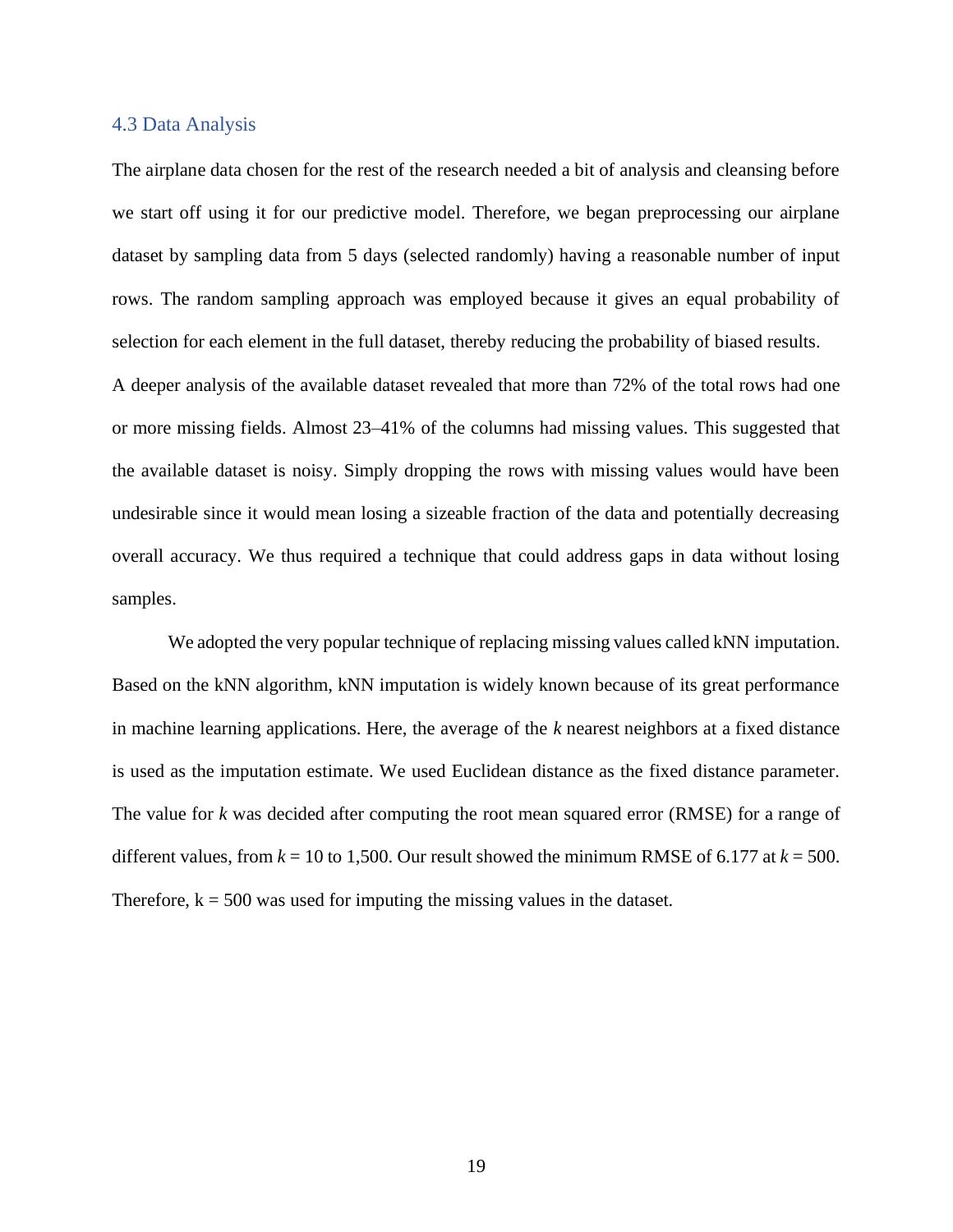

#### Figure 1. Corresponding RMSE for different k values

#### <span id="page-26-1"></span><span id="page-26-0"></span>4.4 Feature Selection

Careful feature selection and filtering was a critical step of this research as we wanted to retain only the useful variables that are most related to the wind speed feature. For the feature selection process, we used the powerful genetic algorithm (GA) approach. GA gives a clear idea of feature selection without requiring expertise about the project's domain and inclination. For instance, we can determine whether the Mach number of an airplane is highly correlated to wind speed without necessarily understanding the principles behind that variable.

Two algorithms — Extreme Gradient Boosting (XGBoost) and Linear Regression — were used to analyze the fitness function, and the better algorithm was selected based on the output RMSE. Our GA ran for 300 generations for both fitness function algorithms. The following standard parameters were set for our GA: *Population Size* of 20, *Crossover Rate* of 80%, *Mutation Rate* of 5%, and *Elite Rate* of 10%.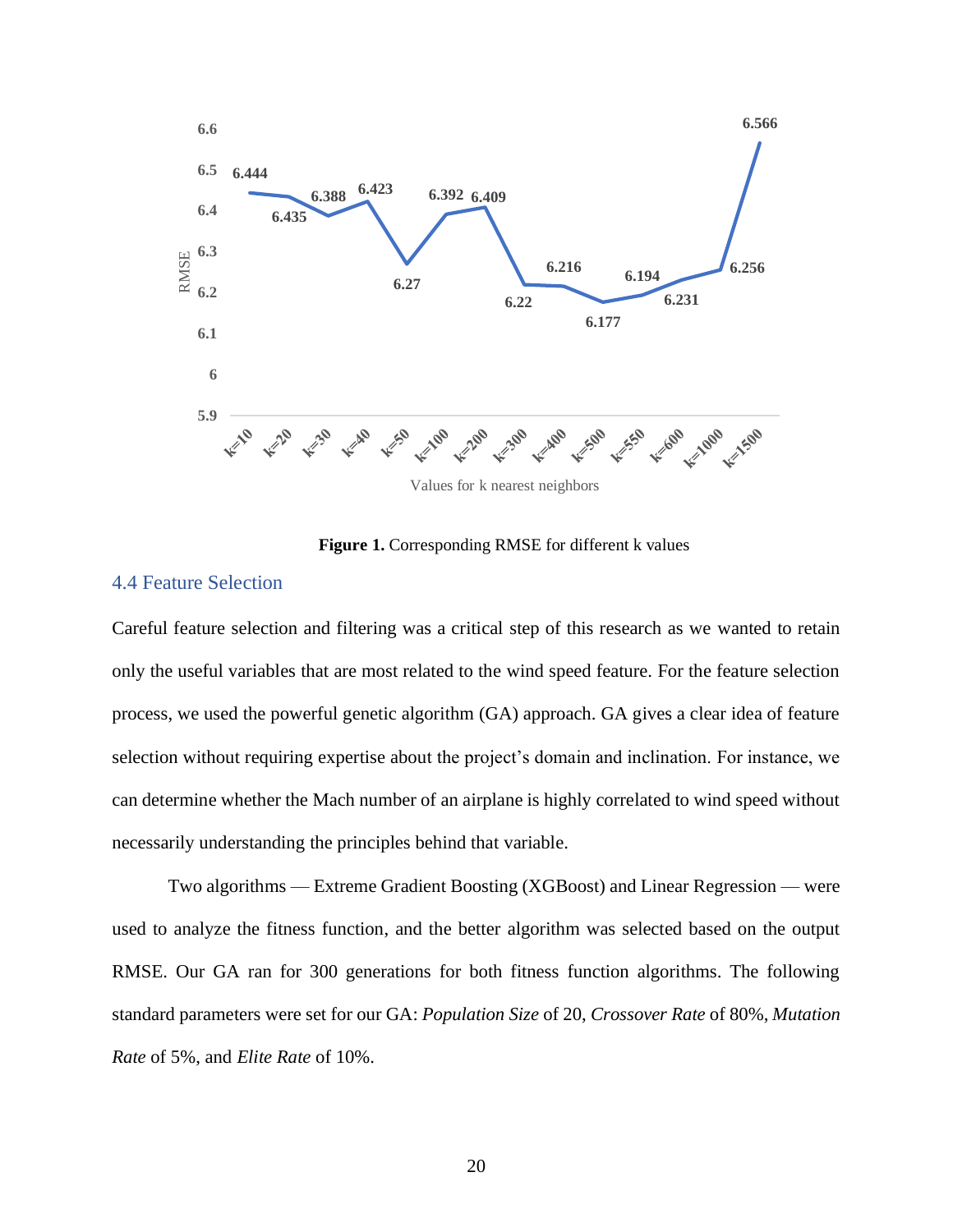At the end of 300 generations, XGBoost gave a total of 6 fittest chromosomes: indicated airspeed, Mach number, track angle, roll angle, potential temperature, and wind direction. Linear regression gave a total of 10: latitude, GPS altitude, ground speed, vertical speed, true heading, pitch angle, static pressure, sun azimuth, partial pressure water vapor, and saturated vapor pressure H2O.

Since XGBoost reduced the number of chromosomes to 6 and obtained a fitness score (28.91) far better than linear regression (42.24), it was the better performer. Therefore, for prediction, we examined only these 6 features plus the wind speed.

#### <span id="page-27-0"></span>4.5 Engineering the predictive model

After carefully working on the dataset for some time, we finally had it filtered with the selected feature set and reduced the noise as a result of the missing values. We then advanced to creating the predictive wind model.

#### <span id="page-27-1"></span>4.5.1 Sliding Window Technique

We approached the time series forecasting with the sliding window technique. This approach takes a set of observations sequential in time and creates a model to fit in historical data. The model then predicts future outputs based on historical evidence.

The first step consisted of selecting the sliding window size. We considered a set of window sizes, ranging from 2 to 14. Again, RMSE was the deciding factor. After calculating the RMSE using four regression algorithms, XGBoost, KNN, Random Forest, and linear regression, we obtained the least RMSE at window size 9. The least RMSE using linear regression was obtained at window size 10. However, the difference in RMSE at windows 9 and 10 is nominal. For consistency, however, and considering the 1-second resolution of the data, we settled on a window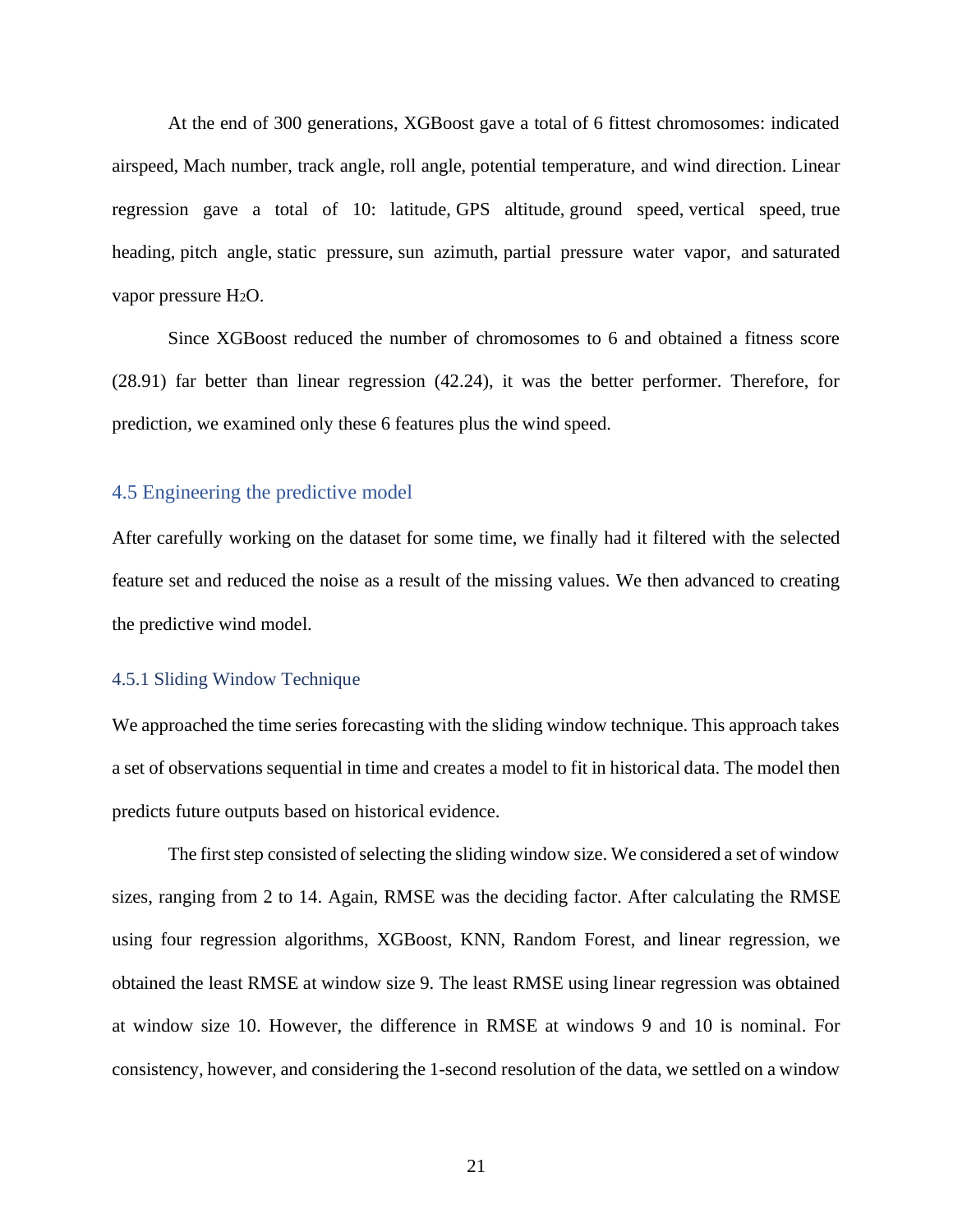size of 9 for all the algorithms. Figure 2 shows the RMSE values obtained at different window sizes for all the algorithms used at this step.



<span id="page-28-1"></span>**Figure 2.** RMSE values obtained from using XGBoost, KNN, RF and Linear Regression The better understanding of error values obtained at each window size using different algorithms can be visualized from the data in Table 6.

<span id="page-28-0"></span>

| Different Window Size   RMSE_XGBoost   RMSE_LR   RMSE_RF   RMSE_KNN |       |       |       |       |
|---------------------------------------------------------------------|-------|-------|-------|-------|
| Window 2                                                            | 5.986 | 8.096 | 6.213 | 6.234 |
| Window 3                                                            | 5.909 | 8.082 | 6.1   | 6.123 |

**Table 6**. RMSE at different window size using XGBC, LR, RF, and KNN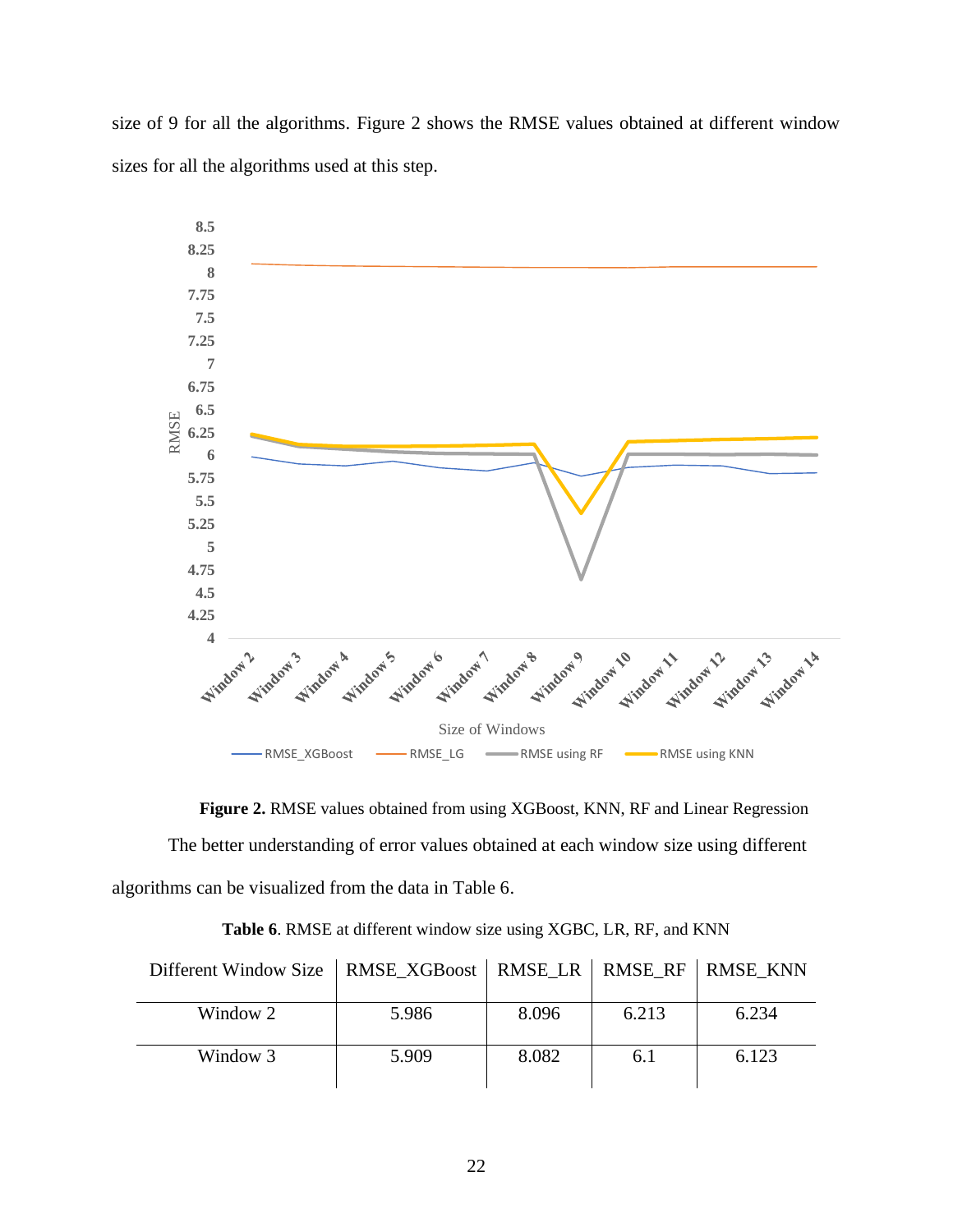| DITTerent Window Size | <b>RNISE AUBOOST</b> | KMSE LK | KMSE KF | KMSE KNN |
|-----------------------|----------------------|---------|---------|----------|
| Window 4              | 5.887                | 8.072   | 6.071   | 6.1      |
| Window 5              | 5.94                 | 8.066   | 6.042   | 6.098    |
| Window 6              | 5.866                | 8.063   | 6.023   | 6.103    |
| Window 7              | 5.834                | 8.06    | 6.018   | 6.113    |
| Window 8              | 5.922                | 8.057   | 6.014   | 6.124    |
| Window 9              | 5.775                | 8.055   | 4.645   | 5.369    |
| Window 10             | 5.869                | 8.053   | 6.013   | 6.152    |
| Window 11             | 5.896                | 8.062   | 6.014   | 6.164    |
| Window 12             | 5.889                | 8.062   | 6.011   | 6.175    |
| Window 13             | 5.801                | 8.062   | 6.013   | 6.186    |
| Window 14             | 5.809                | 8.062   | 6.008   | 6.196    |

 $\text{Diff}_{\text{SUS}}$  Window Size RMSE\_VGBoost RMSE\_LB RMSE\_RF RMSE\_KNN

#### <span id="page-29-0"></span>4.5.2 Averaging

After deciding to move forward with the window size of 9, the next step was to take an average of all the variables in the dataset for a finite interval such that our data size reduces and gives us information about the wind speed and the correlated variables for this duration. After carefully understanding the total data points and the need for enough data for training and testing purposes for our future predictive model, we decided to take an average of 10 minutes. Since our data had a 1 second resolution so we took an average of every 600 (**60** *– for each second* \***10** *– for each minute*) points in each file. We ignored the remainder of every file. After averaging, we merged them into a single file with a total of 2127 data points. After this point, the file contained sorted variables and their averaged values for the best performing window size.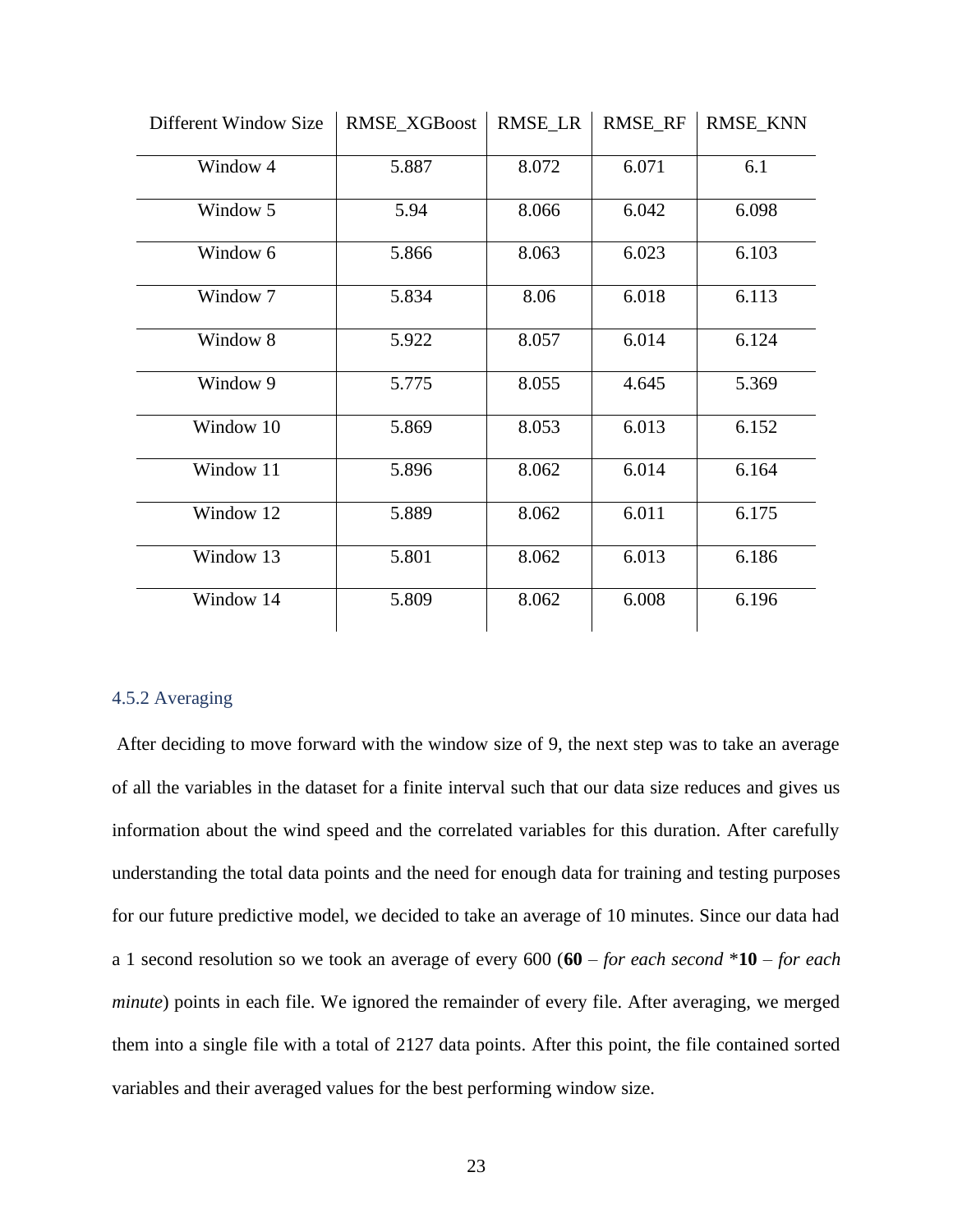<span id="page-30-1"></span>These averaged files were also checked for errors using different predefined models in order to verify if the quality of data is retained. Table 7 discloses the error rates of different models on the given dataset.

| Models                   | <b>VAR</b> | <b>RMSE</b> | R <sub>2</sub> |
|--------------------------|------------|-------------|----------------|
| <b>Linear Regression</b> | 0.215      | 7.703       | 0.215          |
| <b>KNN</b>               | 0.913      | 2.644       | 0.913          |
| Random Forest            | 0.993      | 0.772       | 0.993          |
| <b>Bagging</b>           | 0.978      | 1.327       | 0.978          |

**Table 7.** Performance evaluation

#### <span id="page-30-0"></span>4.5.3 Training Model for Forecast

At this step, we focused on feeding data to the ML algorithms in a slightly different way. The features (X) from the first data point were linked to the goal (y) of the second data point, the features from the second data point were linked to the y of the third data point, and so on. We did this in order to help the machine understand the nature of the upcoming (10 minutes ahead) wind speed based on the current environmental features. We used different algorithms like Linear Regression, kNN, Random Forrest, Bagging, etc., to understand the performance of each on the given dataset. Table 6 shows the model performance evaluation under parameters specified under *Models and Parameters* in Chapter 4.

<span id="page-30-2"></span>

| Models                   | <b>VAR</b> | <b>RMSE</b> | R <sub>2</sub> |
|--------------------------|------------|-------------|----------------|
| <b>Linear Regression</b> | 0.997      | 6.538       | 0.997          |
| <b>KNN</b>               | 0.993      | 10.066      | 0.993          |

**Table 8.** Model Performance Evaluation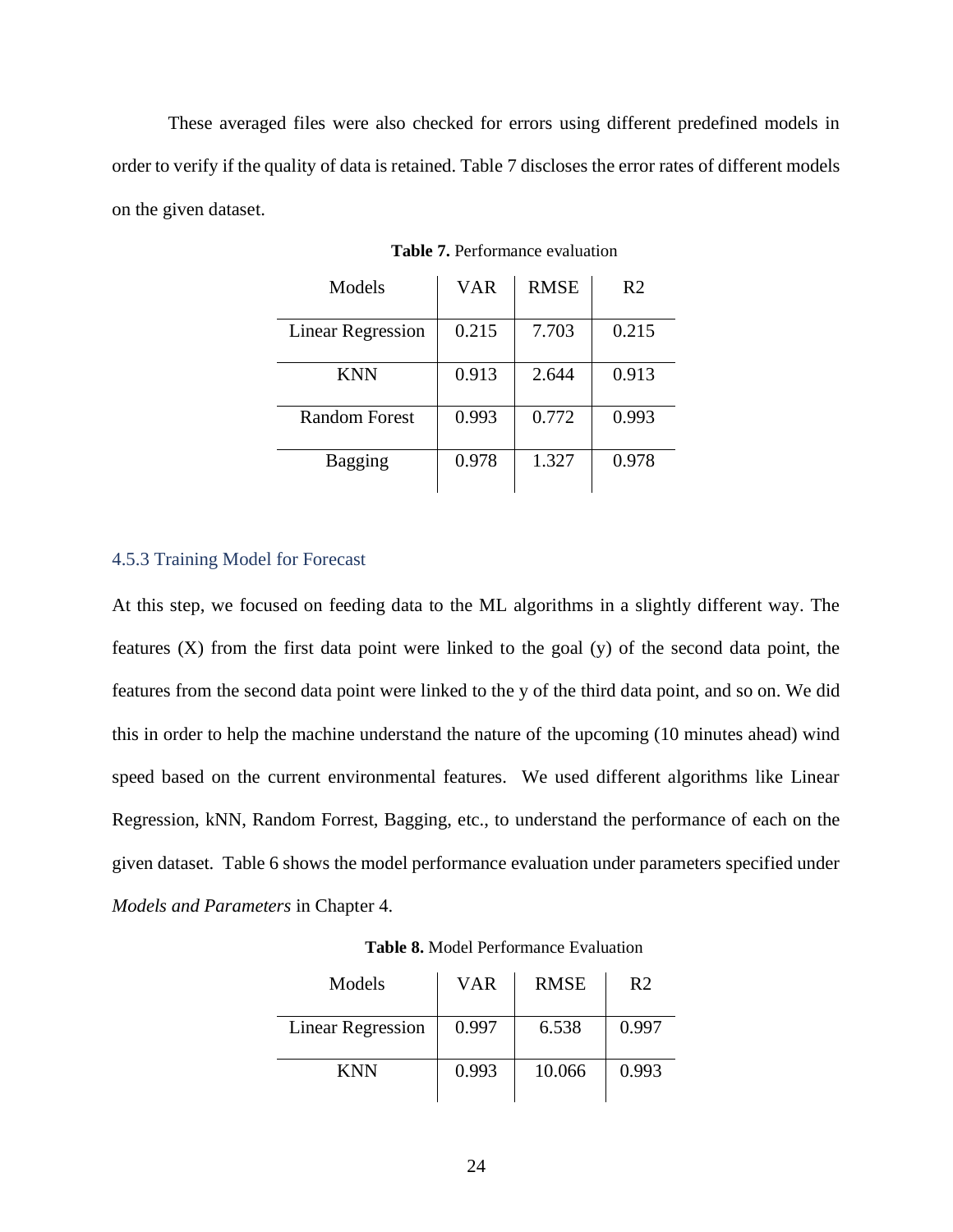| Models         | VAR   | <b>RMSE</b> | R <sub>2</sub> |
|----------------|-------|-------------|----------------|
| Random Forest  | 0.998 | 5.540       | 0.998          |
| <b>Bagging</b> | 0.997 | 6.236       | 0.997          |

The same table can be better visualized in the column chart, figure 3.



**Figure 3.** Var, MSE, and R2 of different ML models

### <span id="page-31-2"></span><span id="page-31-0"></span>4.5.4 Offline Predictive Model

Depending on the best performing model, i.e., Random Forest, we created an offline wind predictive model. A python script was generated to run pass the arguments (6 features obtained from the feature selection process in Chapter 3) to the model to give the wind value in knots. The result obtained was fairly accurate, with an error rate of 0.59.

### <span id="page-31-1"></span>3.5.5 ML Models and Parameters

We tried different algorithms for our problem domain and then evaluated the performance of each model using different evaluation metrics like RMSE, Variance, and R2. Based on the results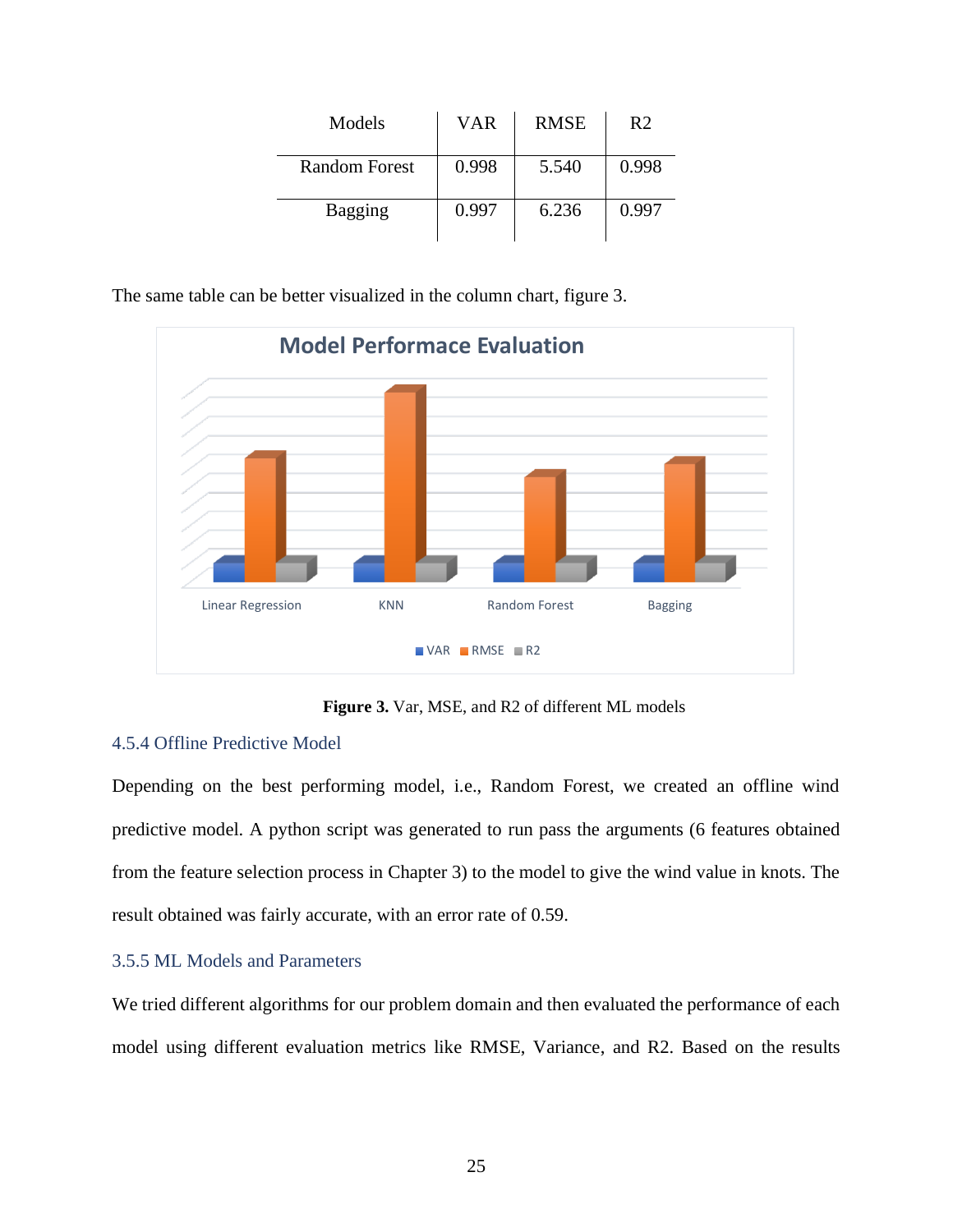obtained from each model, we derived a conclusion on using the best performer model for predicting wind speed at higher altitudes.

We investigated six different supervised machine learning algorithms under different parameter settings. We used simple yet but effective and widely used algorithms such as k-Nearest Neighbors (kNN) [20], Linear Regression, Random Forest (RF) [21], Bagging, Gradient Boosting Classifier (GBC) [22], and Stochastic Gradient Descent.

We used the novel Scikit-learn library in order to build the model and fine-tune the parameters of different learning algorithms, as mentioned above. The parameters were defined as  $k = 100$  for k – Nearest Neighbors, 3000 estimators for Random Forest, 10 estimators for Bagging, 0.02 learning rate, and 500 estimators for Stochastic Gradient Descent. The Linear Regressor model was set up with default parameters.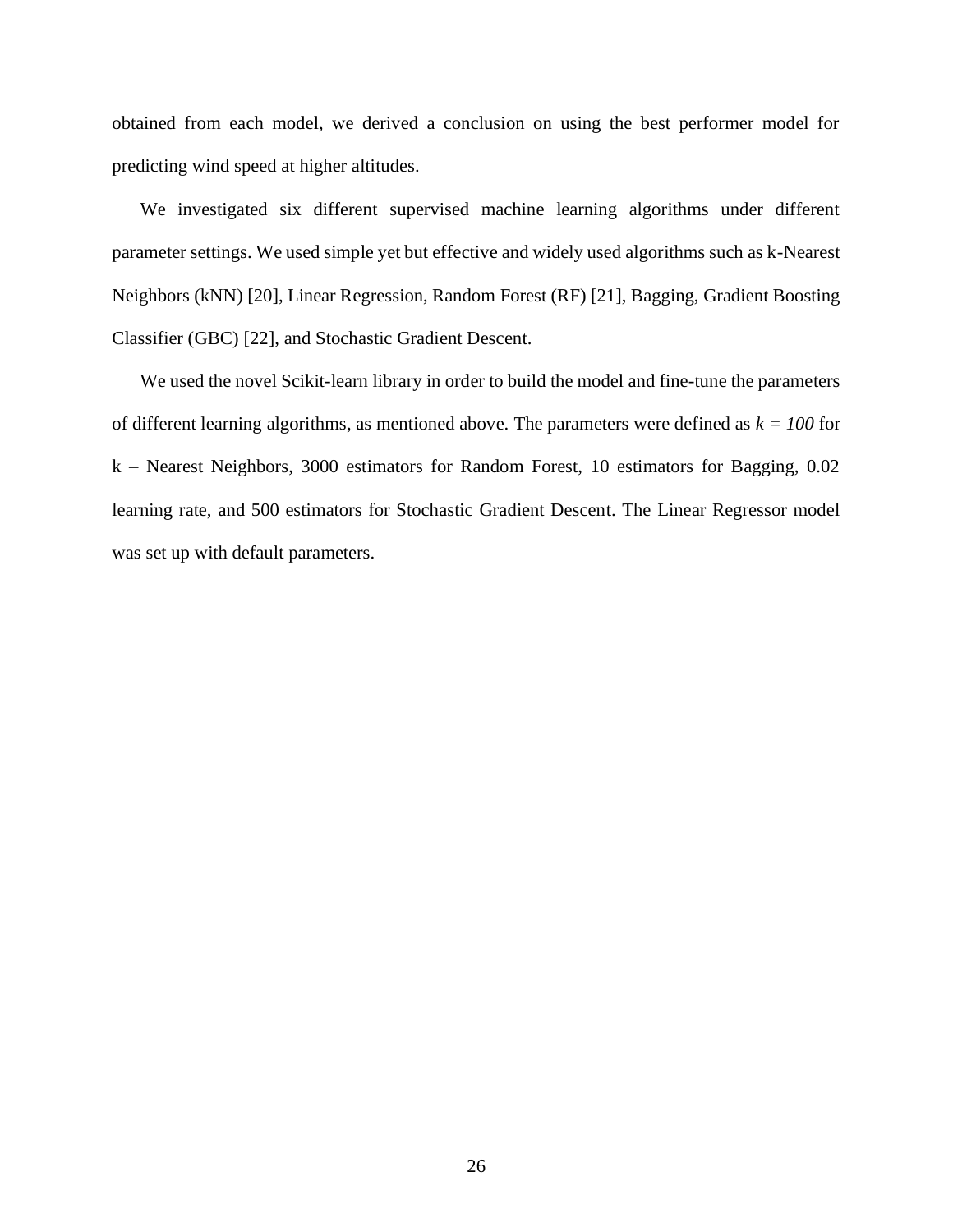# <span id="page-33-0"></span>Chapter 5 – Machine Learning Approach

#### <span id="page-33-1"></span>5.1 No Free Lunch Theorem

In Machine Learning, there is a famous *No Free Lunch* theorem developed by Wolpert *et al.* [33]. According to this theorem, every problem is unique, and there is no specific algorithm that is defined to work best for every problem. Hence the name No Free Lunch. Therefore, if we are working with a machine learning approach for our problem domain, we must at least try a couple of algorithms to see which one is performing better and only use the best or a combination of best performers for deriving the solution model.

The choice of a learning algorithm is dependent on various factors like the nature and size of data under consideration, roughness of the decision boundary, the problem definition, and the computational time.

#### <span id="page-33-2"></span>5.2 Framework for Stacking-Based Models

In this section, we describe the novel Stacking-based machine learning framework. Stacking multiple best performing classifiers give a result that is better than all the classifiers considered individually. We applied the Stacking technique to generate better wind predictor.

Stacking, an ensemble technique, combines several machine learning algorithms to create one predictive model. The prediction probabilities from selected base learners are augmented to the original feature set to build a new feature-set. Then the meta-classifier is trained on this new feature-set, reinforcing the final predictions [27][28][29].

Stacking implementation has at least two levels of learning stages. In our study, we prepared one layer of base learners and one layer of meta-learner. In the first stage of learning, we generated ML models for based layers using the Scikit-learn library. All the first level prediction probabilities from these base models were used as features and augmented with the original feature vector.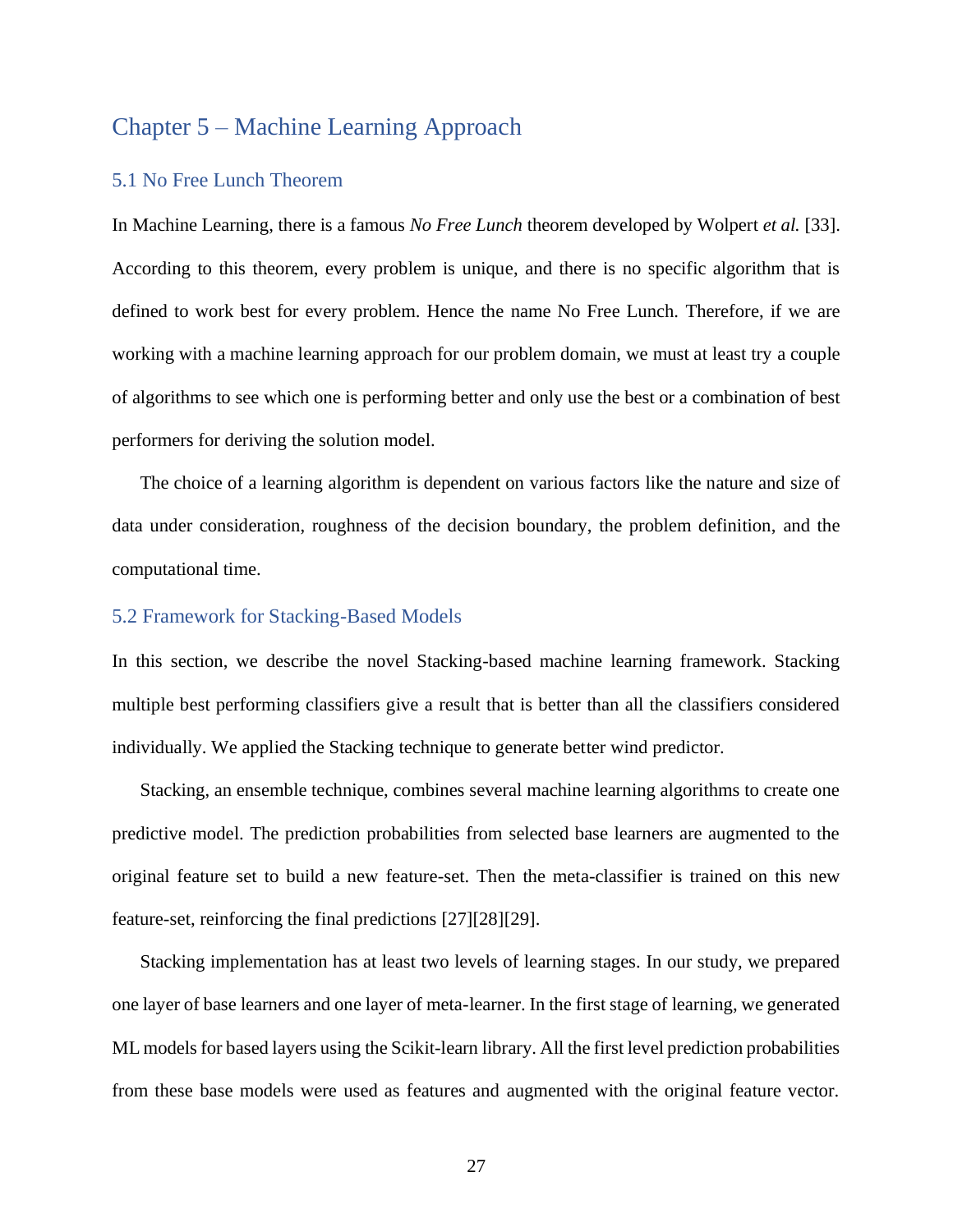Then, the augmented feature vector was used for training the final level of the learner or the metaclassifier [30][31][32].

Considering machine learning algorithms are based on different working principles, we explored several state-of-the-art ML algorithms – KNN, RF, Linear Regression, Bagging, and XGBC. The selection of base and meta-learners was influenced by the underlying principle of the selected algorithm. We created different combinations of base learners with KNN, RF, Linear Regression, Bagging, and XGBC. Likewise, linear regression was chosen as the meta-classifier. As shown in Table 9, we generated different combinations of base classifiers, including the metaclassifier, leading to different Stacking-based models*.*

<span id="page-34-1"></span>

| <b>Models</b>  | <b>Combination of Base Classifiers</b> | Meta classifier | <b>RMSE</b> |
|----------------|----------------------------------------|-----------------|-------------|
|                | RF+KNN                                 | LR              | 0.674       |
| $\overline{2}$ | RF+KNN+XGB                             | LR              | 0.737       |
| 3              | $RF+KNN+LR$                            | <b>XGBC</b>     | 0.681       |
| 4              |                                        |                 |             |
|                |                                        |                 |             |
| 6              |                                        |                 |             |

**Table 9.** Executed combinations of Stacked Models.

#### <span id="page-34-0"></span>5.2.1 Training Procedure

In the training phase, we used a state-of-the-art framework to generate the subsets of the dataset for the parent nodes (note that each subset of a dataset contains a feature-set with all its child nodes) and invoked our proposed stacked generalization-based framework to train different tiers of learners. We used the 10-fold cross-validation technique on our dataset while we ran it through different base classifiers to generate a new subset with predicted probabilities for each feature of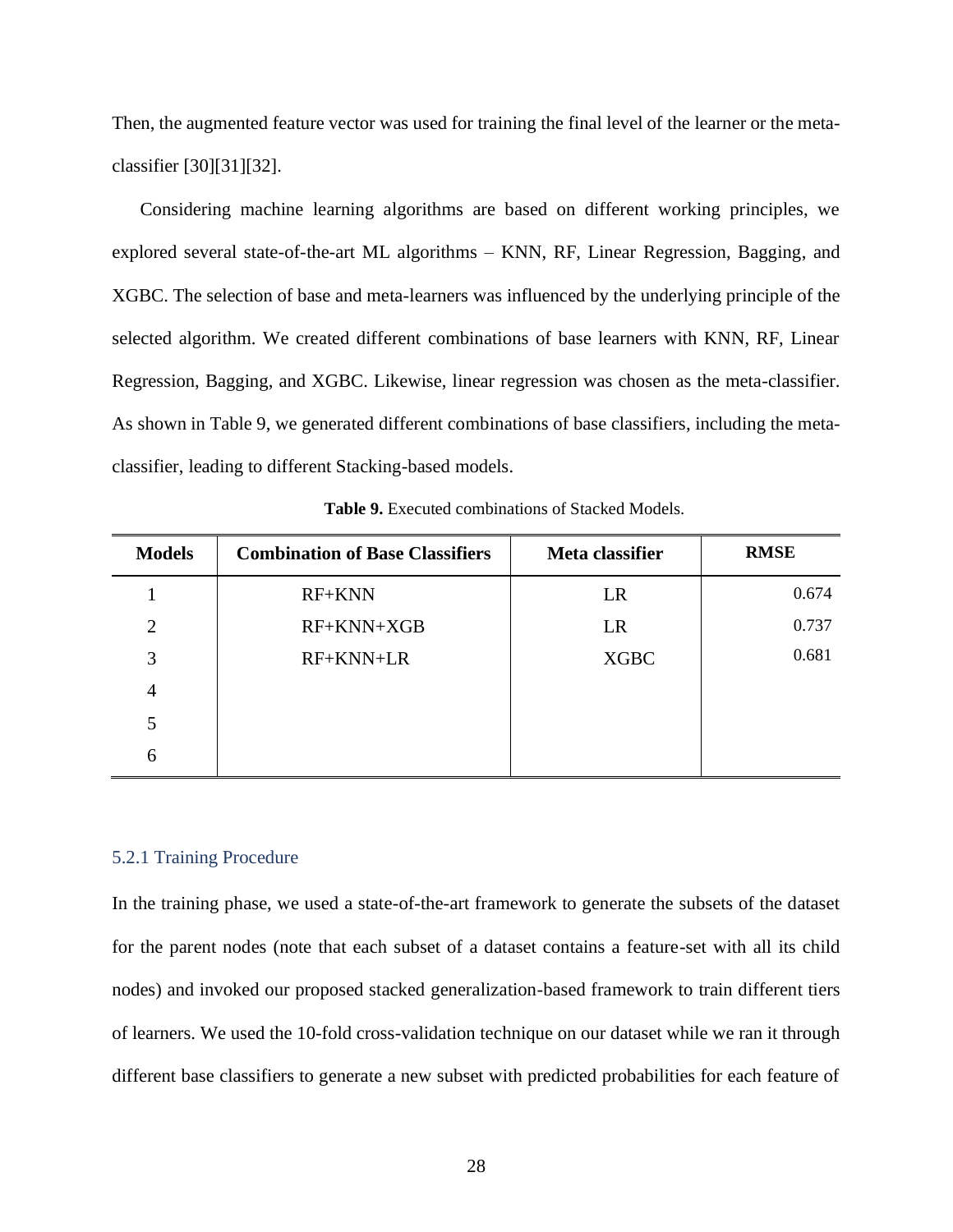the dataset. All prediction probabilities were concatenated with the original dataset to generate a new subset of the training dataset, which was finally used as a training set to train meta-classifier. This way, a stacked model was developed by training different combinations of base and meta classifiers. We also calculated the model performances using RMSE to get the actual error rate due to stacking. The cross-validation is done in order to ensure that we are not overfitting out model.

Figure 4 represents the training phase for our proposed Stacking-based framework, where part (a) illustrates training base classifiers with the instances of child nodes (XINITIAL), which gives a set of prediction probabilities (XPROB) and part (b) illustrates a new feature set (XFINAL) resulted by augmentation of the set of prediction probabilities (XPROB) with the feature vector (XINITIAL).

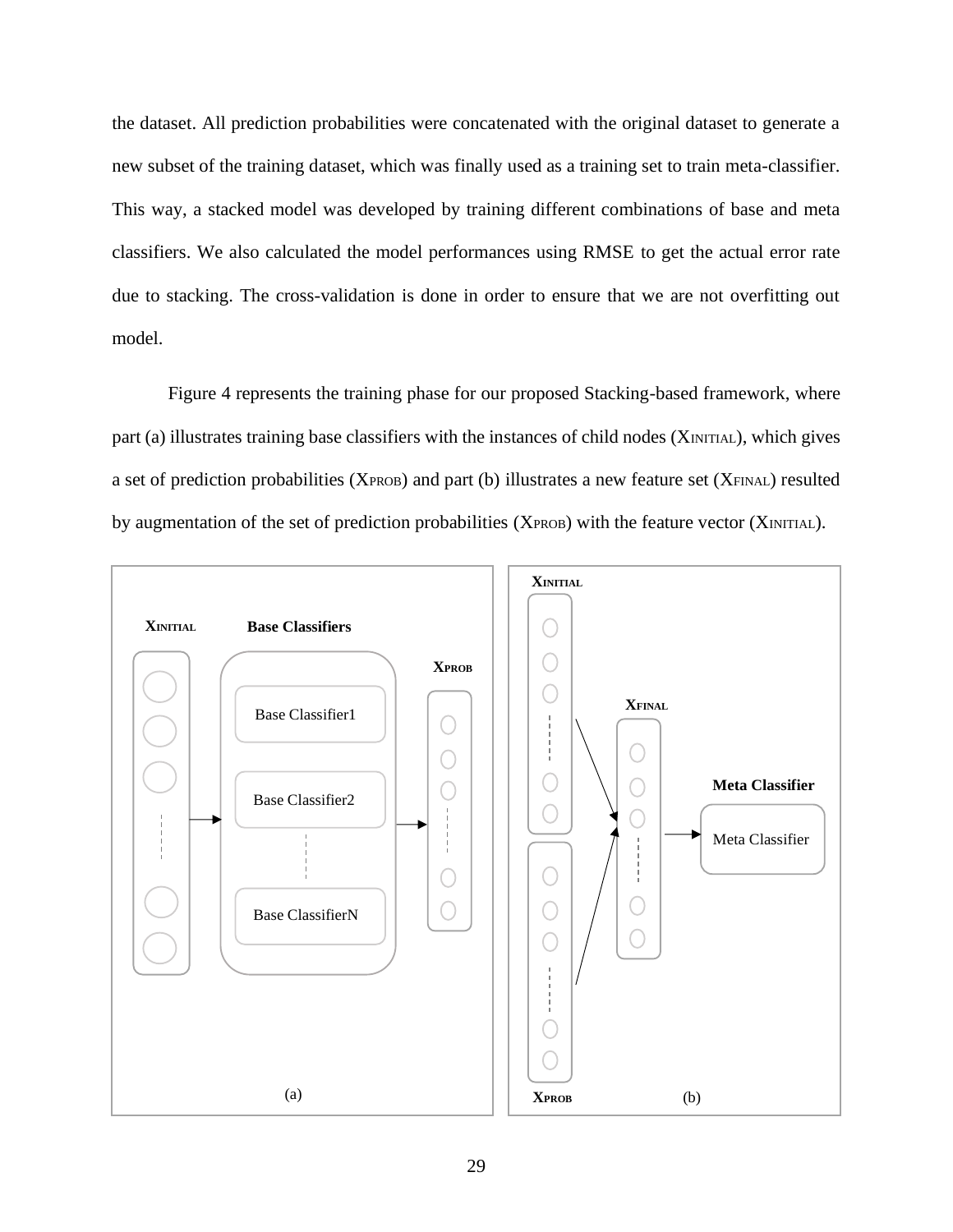**Figure 4.** Training the Stack-based framework[33].

#### <span id="page-36-1"></span><span id="page-36-0"></span>5.2.2 Grid Search

The hyperparameters of a model is a characteristic external to the model but affect the performance. The values of hyperparameter are set before the learning process is initiated, such as the value of *k* in k-Nearest Neighbors, the number of hidden layers in Neural Network, etc. Grid search is a technique to find the optimal hyperparameters for a model to give the most accurate predictions [34].

We used *GridSearchCV* from *sklearn* library to find the best hyperparameters for different models, including k-Nearest Neighbors, Random Forest, Bagging, Gradient Boosting, and Extreme Gradient Boosting. The outperforming hyperparameters were k=200 for k-Nearest Neighbors, max\_depth = 5, n\_estimators = 50 for Random Forest, n\_estimators = 50, max\_depth  $= 5$ , min child weight  $= 2$  for extreme Gradient Boosting.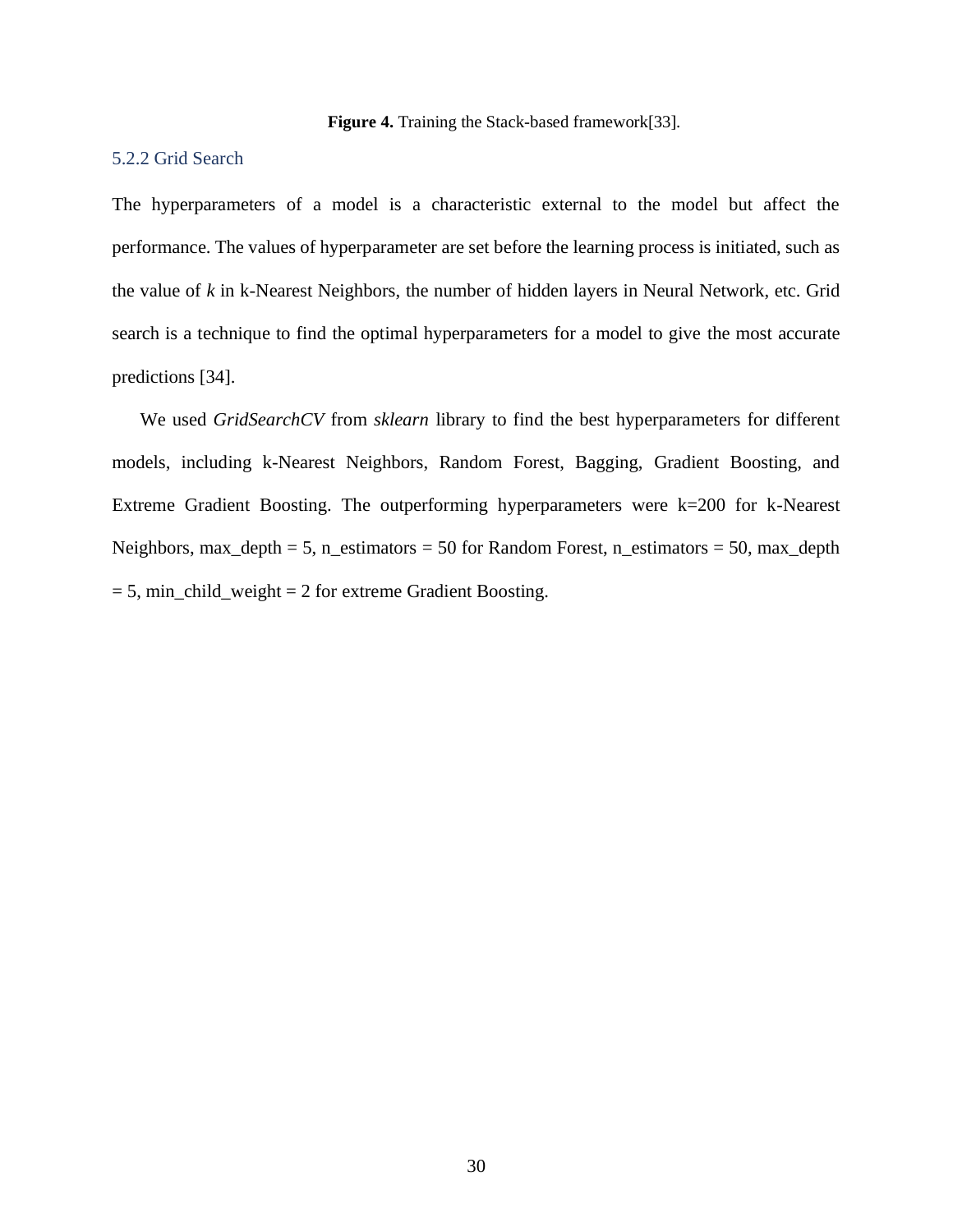### <span id="page-37-0"></span>Chapter 6 – Results and Discussions

For this paper, we performed a handful of experiments like comparing the available datasets to deciding on choosing the best, analyzing and improving the quality of the selected dataset, and finally, presented a method of predicting the speed of one of the critical atmospheric phenomena, wind.

In the beginning, when we were not very familiar with both the dataset, NASA's dataset looked more promising because of the number of feature sets, the total number of observations and the spatial and seasonal coverage. However, we did some experiments to see if the NOAA's dataset can be used for further analysis. Since the NOAA website had the data spread according to the different heights, we tried to see if there were any height-wise data dependency. Therefore, we tried a couple of approaches to understand data behavior. First, we trained our model (using Linear Regression) at one height and tested the model at all other heights, one at a time. And secondly, we trained the model (Linear Regression based) at the lowest and highest heights and tested them against all other heights, one at a time. In both cases, we did not see any kind of trend that could be used to support data dependability. As a result, we completely switched to using NASA's dataset for the rest of the experiment.

A simple analysis of sample data from the NASA dataset helped us understand the ratio of missing values present in the dataset. Dropping the missing values was not an option because it would cut off most of the observations, leading to lower accuracy. Therefore we used an approach called kNN imputation, where the missing values were replaced with the mean of the k-nearest neighbors. Therefore, we first found out the best value for k neighbors, which was obtained from the root mean square error obtained from using different k values on the given dataset. This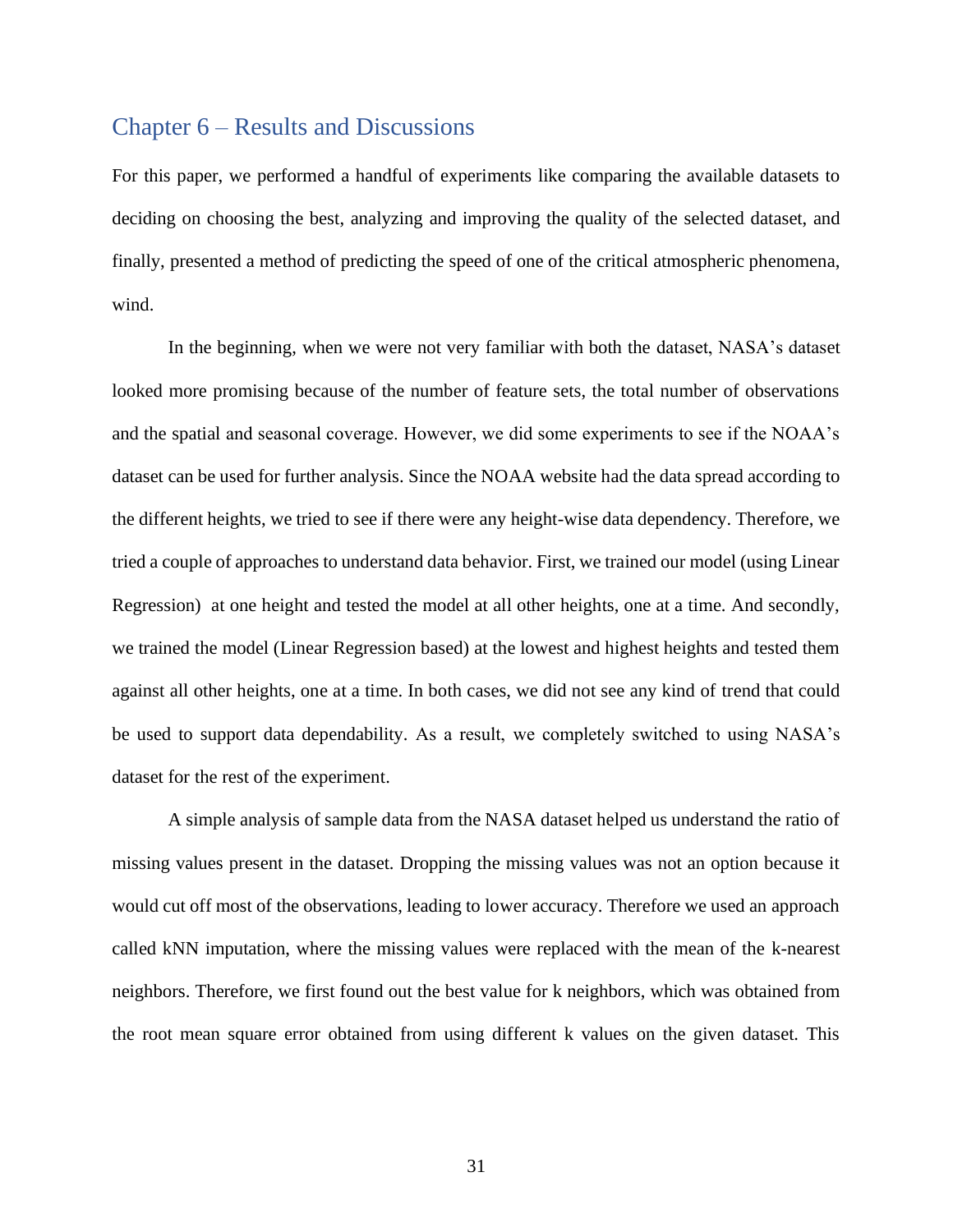experiment gave us the best value of k as 500, figure 1. Using this value, we performed the kNN imputation to cover the missing values and complete our dataset.

The next step required filtering of only useful features, and this was done by using the Genetic Algorithm for feature selection. We used some standard parameters like Population Size of 20%, Crossover Rate of 80%, Mutation Rate of 5%, and Elite Rate of 10% and ran two algorithms XGBoost and Linear Regression as the fitness function to obtain two different sets of fittest chromosomes. Since XGBoost gave the lowest fitness score (lower the better) and the least number of chromosomes, therefore, we stuck with this output. The entire dataset was then filtered based on only these six features, namely, *Indicated Air Speed, Mach Number, Track Angle, Roll Angle, Potential Temperature,* and *Wind Direction.*

Next, we applied the sliding window technique, where we used different window sizes ranging from 2 to 15 and calculated the RMSE at each window to see which window size is giving us the lowest error. For this experiment, we used four different ML algorithms, XGBoost, Linear Regression, Random Forest, and k-Nearest Neighbor, of which three showed window 9 to be the best performer. Therefore, we used the window size 9 dataset.

At this stage, we had a noise-free filtered dataset. However, it still needed some operation because the dataset we were using until this point was recorded at a time difference of one second. Therefore, we took an average of every ten minutes of data, which led to a drastic reduction in data points from over a million to 2127 observations. Thereafter, we used this dataset on different classifiers to check the model performance (Table 8). The training was done in such a way that the features from one line were mapped to the wind speed at the next line. This was done to help the model understand the nature of the wind speed in every other ten minutes. And among all the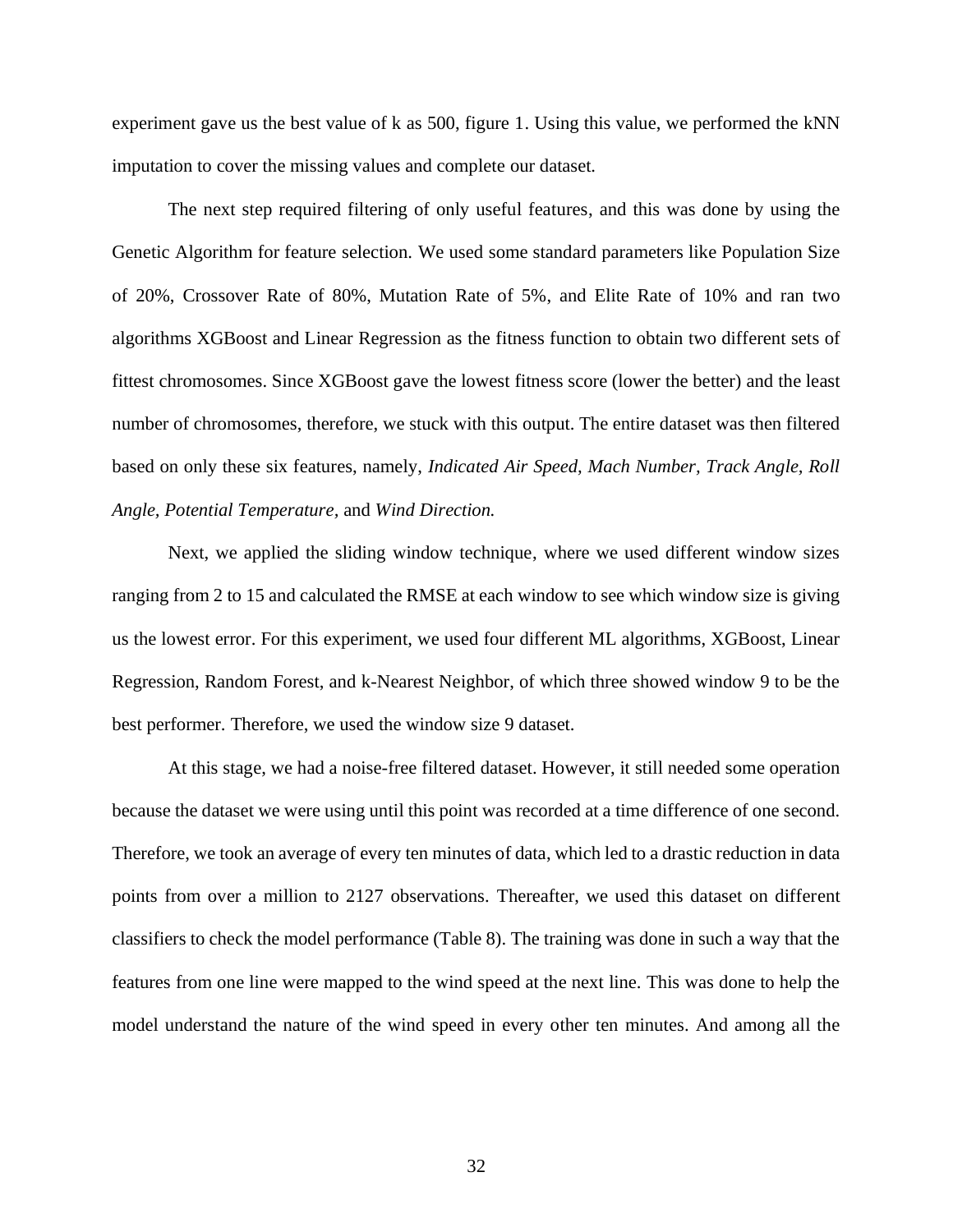classifiers Random Forest was performing the best, it was used to create an offline wind predictive model.

Last but not least, we tried stacking-based models using the different combinations of base and meta layers. The best performing stacking-based model had Random Forest and KNN at base layer and Linear Regression at the meta layer.

<span id="page-39-0"></span>Our approach is valuable and general enough for use in similar cases and publicly available datasets. As a result of our different experiments, we have been able to obtain competitive results at each step of the project, as demonstrated in Table 10.

| State                       | Datapoints | <b>RMSE</b> |
|-----------------------------|------------|-------------|
| <b>Initial State</b>        | 45126      | 31.904      |
| After kNN Imputation        | 78023      | 6.177       |
| After Sliding Window        | 1595422    | 5.775       |
| <b>After Training Model</b> | 2127       | 5.540       |

**Table 10.** RMSE at different stages of the project.

Our RMSE obtained at different stages of the project show a significant improvement. Recall that the best RMSE obtained by Microsoft's project discussed earlier was 43.66. This is a good indication that our project is headed in the right direction.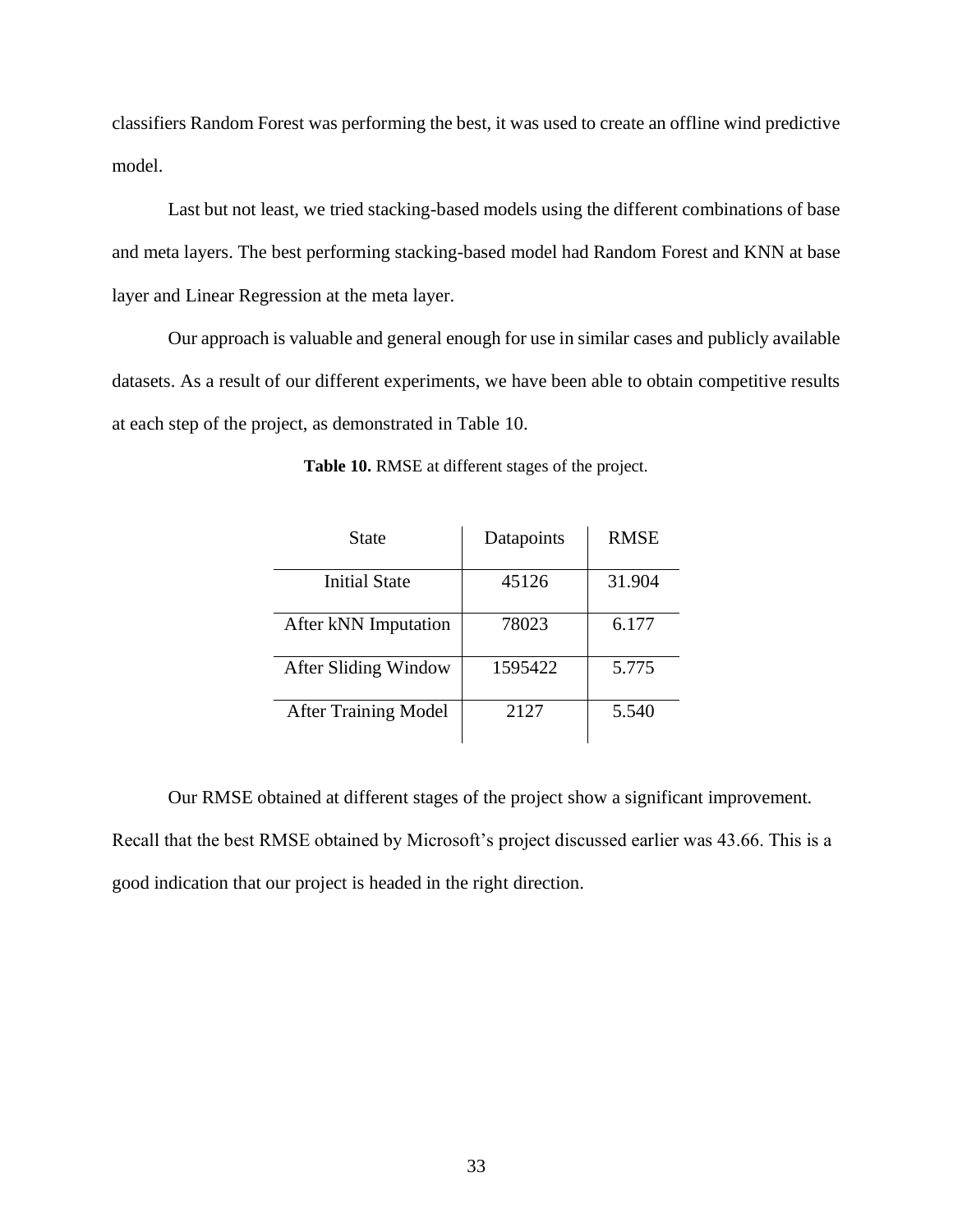# <span id="page-40-0"></span>Chapter 7 – Conclusions

The number of commercial and military aircraft flying in the sky each day is massive and only expected to increase. Applying the in-flight data these aircraft collect to wind speed prediction can be efficient and cost-effective. Although the ten minutes ahead forecast may not be very significant in making flight schedules, it can be used in multiple other decision-makers about the airplane in flight, like deciding whether or not to move forward in case of possible turbulence, decisions about changing the direction of the aircraft, decisions about landing or takeoff and decisions about changing the trajectory of the aircraft.

This wind model is also closely related to turbulence experienced in flight, which depends on the wind speed at a particular position and altitude. We can, therefore, extend this project to create a predictive model that can be used to optimize flight time based on wind speed. Improving wind speed models also has applications in the creation of more fuel-efficient aircraft designs. Nevertheless, the result of this project is impeccable when compared to that of the NOAA and Microsoft models (Table 11).

<span id="page-40-1"></span>

| Projects                   | <b>RMS</b> Error |
|----------------------------|------------------|
| Wind Aloft from NOAA       | 51.53            |
| Microsoft Research Project | 43.66            |
| Our Project                | 5.54             |

**Table 11.** Output Comparison.

Current airplane flight planner applications are using weather information from the NOAAbased Wind Aloft program, which is quite noisy and less accurate. With a better system in place,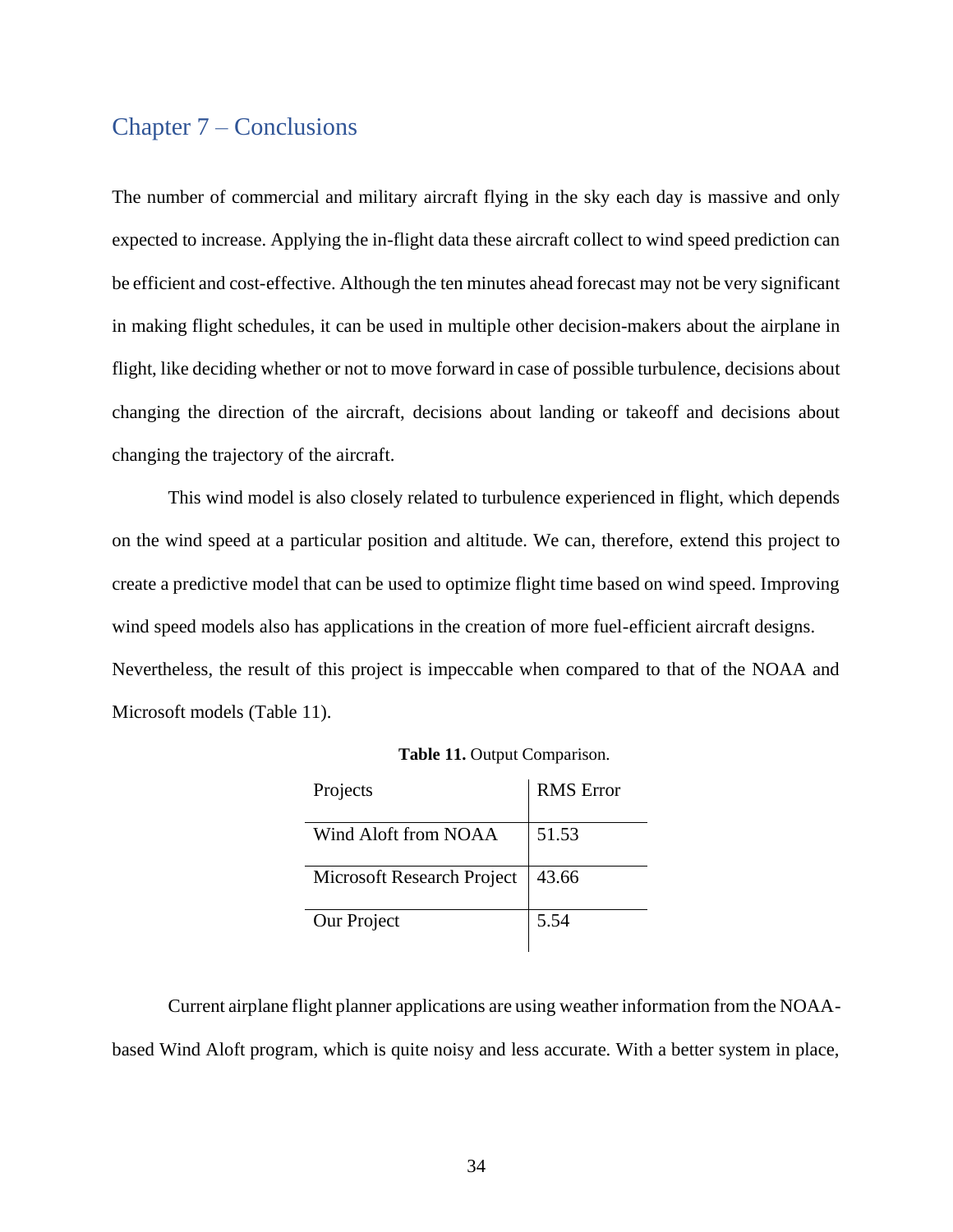keeping track of flights can help manage arrivals and departures more efficiently and assist in making decisions about flight schedules.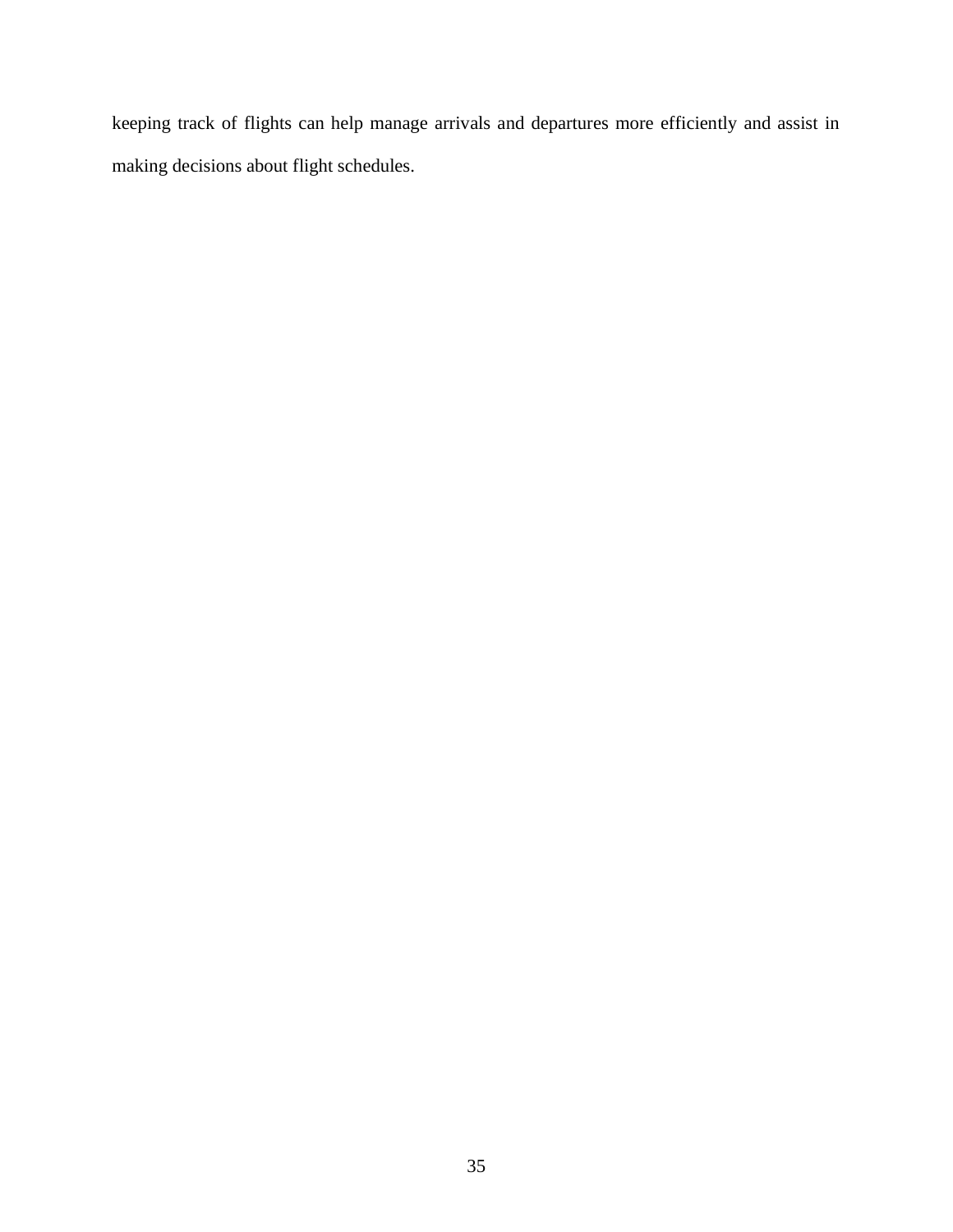# <span id="page-42-0"></span>References

- [1] *Air Traffic by Numbers*. Federal Aviation Administration, June 2019.
- [2] Federal Aviation Administration (FAA)/ Aviation Supplies & Academics (ASA). *Aviation Weather Services: FAA Advisory Circular 00-45g, Change 1*. July 2010.
- [3] A. Kapoor, et al. "Airplane Aloft as a Sensor Network for Wind Forecasting." *Proceedings of the 13th International Symposium on Information Processing in Sensor Networks*, 2014, pp. 25–34.
- [4] C. Roberts. "America Has Gotten Bad at Predicting Weather but There's a Plan to Fix It." *Observer Media Group Inc.*, August 26 2019.
- [5] National Oceanic and Atmospheric Administration. "Wind/Temp Forecast." *Aviation Weather Center*, 2019, https://www.aviationweather.gov/windtemp/help.
- [6] Yang, M., et al. "ACT-America: L1 Meteorological and Aircraft Navigational Data." *ORNL DAAC*, 2018.
- [7] Laskow, Sarah. "The Very First Forecast." *Theatlantic.Com*, November 20. 2014, https://www.theatlantic.com/technology/archive/2014/11/the-very-first-forecast/382911/.
- [8] "Weather Forecasting." *Wikipedia*, https://en.wikipedia.org/wiki/Weather\_forecasting.
- [9] Kimberlain, Todd. *TC Genesis, Track, and Forecasting*.
- [10] Aircraft Owners and Pilots Association. *Aircraft Icing*. 2/2/2007. Accessed May 26 2008.
- [11] National Weather Service Forecast Office Dodge City, Kansas. *Aviation Hazards They Didn't Tell You About*. September 10, 2008.
- [12] Boccia, L., et al. "Low Multipath Antennas for GNSS-Based Attitude Determination Systems Applied to High Altitude Platforms." *GPS Solutions*, 2008.
- [13] *Jeppsen Private Pilot Manual*. Sanderson, 2001.
- [14] National Oceanic and Atmospheric Administration. *Aircraft Data Web*. https://amdar.noaa.gov/.
- [15] http://amdar.noaa.gov/docs/mamrosh-ams-98/.
- [16] C.E. Rasmusen, and C. Williams. "Gaussian Processes for Machine Learning." *MIT Press*, 2006.
- [17] N. A. C. Cressie. "Statistics for Spatial Data (Revised Edition)." *Wiley*, 1993.
- [18] Guhaniyogi, R., et al. "Adaptive Gaussian Predictive Process Models for Large Spatial Datasets." *Environmetrics*, vol. 22(8), 2011.
- [19] Jiang, X., et al. "Adaptive Gaussian Process for Short-Term Wind Speed Forecasting." *2010 Conference on ECAI*, 2010.
- [20] Altman, N. S. "An Introduction to Kernel and Nearest-Neighbor Nonparametric Regression." *The American Statistician*, vol. 46, no. 3, 1992, pp. 175–85.
- [21] Breiman, L. "Random Forests." *Machine Learning*, vol. 45, no. 1, Oct. 2001, pp. 5–32.
- [22] Friedman, J. H. "Stocastic Gradient Boosting." *Comput Stat. Data Anal.*, vol. 38, no. 4, 2002, pp. 367–78.
- [23] Chen, T., and C. Guestrin. "XGBoost: A Scalable Tree Boosting System." *Proceedings of the 22nd ACM SIGKDD International Conference on Knowledge Discovery and Data Mining (San Francisco, California, USA, 2016)*, 2016.
- [24] Zaharia, Matei., et al. "Resilient Distributed Datasets: A Fault-Tolerant Abstraction for in-Memory Cluster Computing." *9th USENIX Conference on Networked System Design and Implementation*, USENIX Association, 2012.
- [25] Gopalani, Satish, and Arora Rohan. "Comparing Apache Spark and Map Reduce with Performance Analysis Using K-Means." *International Journal of Computer Applications*, vol. 113, no. 1, 2015.
- [26] Matei Zaharia, et al. "Spark: Cluster Computing with Working Sets." *2nd USENIX Conference on Hot Topics in Cloud Computing*, 2010, pp. 10–10.
- [27] Sumaiya Iqbal, Md Tamjidul Hoque, "PBRpredict-Suite: A Suite of Models to Predict Peptide Recognition Domain Residues from Protein Sequence," in *Oxford Bioinformatics Journal*, 2018 [\[Published\]](https://doi.org/10.1093/bioinformatics/bty352).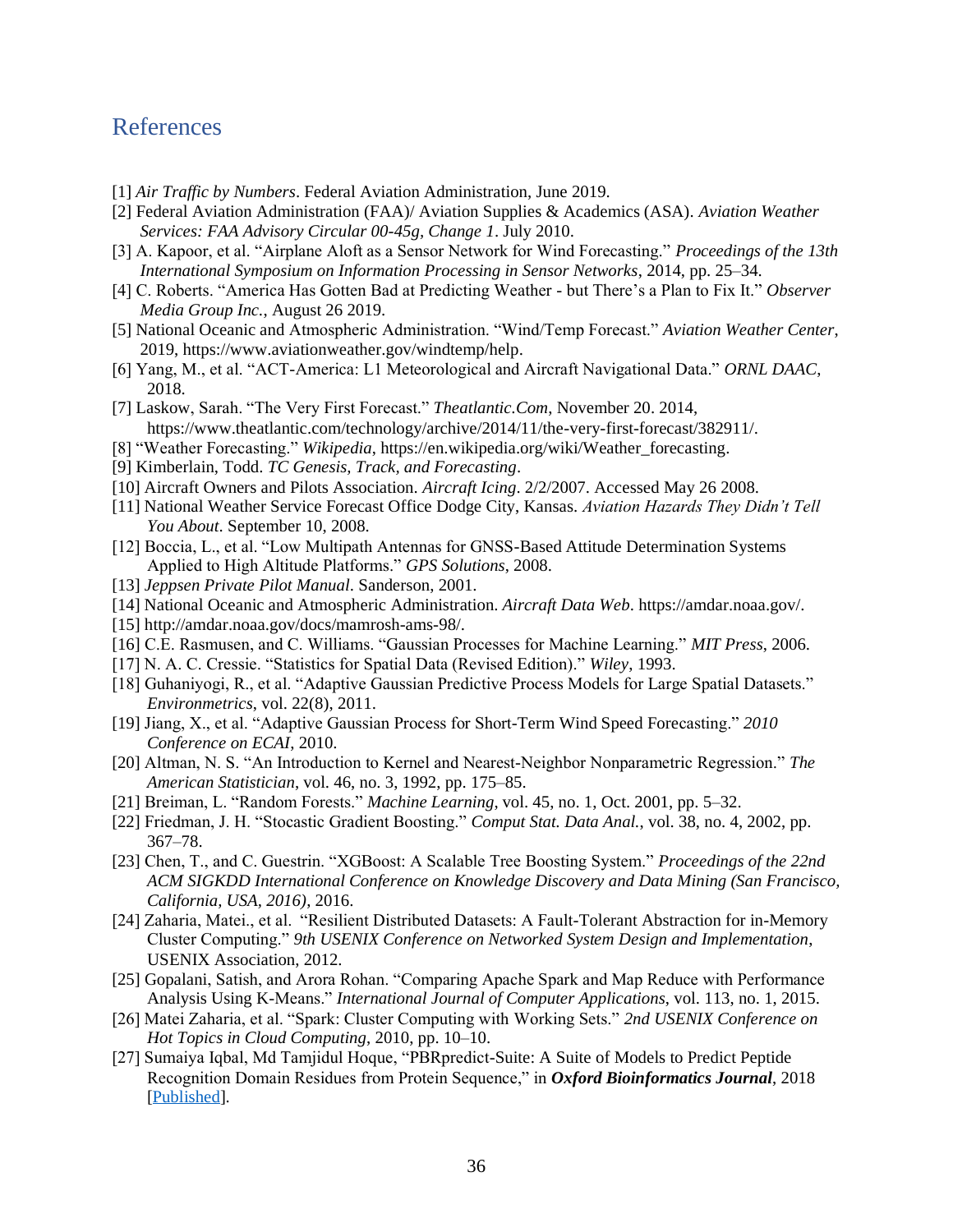- [28] Avdesh Mishra, Pujan Pokhrel, Md Tamjidul Hoque, "StackDPPred: A Stacking based Prediction of DNA-binding Protein from Sequence," in *Oxford Bioinformatics Journal*, 2018 [\[Published\]](https://doi.org/10.1093/bioinformatics/bty653).
- [29] Michael Flot, Avdesh Mishra, Aditi Sharma Kuchi, Md Tamjidul Hoque, "StackSSSPred: A Stacking-Based Prediction of Supersecondary Structure from Sequence," *Book Chapter* (Chapter 5, pp 101-122), in: Kister A. (eds) Protein Supersecondary Structures. Methods in Molecular Biology, vol 1958. Humana Press, New York, NY, 2019 [\[Published\]](https://link.springer.com/protocol/10.1007%2F978-1-4939-9161-7_5).
- [30] Corey Maryan, Md Tamjidul Hoque, Christopher Michael, Elias Ioup, Mahdi Abdelguerfi, "Machine Learning Applications in Detecting Rip Channels from Images," *Applied Soft Computing, Elsevier Journal*, 2019 [\[Published\]](https://www.sciencedirect.com/science/article/pii/S1568494619300778).
- [31] Aditi Sharma Kuchi, Md Tamjidul Hoque, Mahdi Abdelguerfi, and Maik Flanagin, "Machine Learning Applications in Detecting Sand Boils from Images," *Array***,** *Elsevier Journal*, 2019 [\[Published\]](https://doi.org/10.1016/j.array.2019.100012).
- [32] Duaa Mohammad Alawad, Avdesh Mishra, and Md Tamjidul Hoque, "AIBH: Accurate Identification of Brain Hemorrhage using Genetic Algorithm based Feature Selection and Stacking," Machine Learning and Knowledge Extraction (MAKE) journal, *MDPI*, 2020 [\[Published\]](https://www.mdpi.com/2504-4990/2/2/5).
- [33] Panta, M., et al. *Traning Procedure for Stacking Based Model*. https://player.slideplayer.com/100/17310465/slides/slide\_15.jpg.
- [34] Krishni. *An Introduction to Grid Search*. January 5 2019, https://medium.com/datadriveninvestor/anintroduction-to-grid-search-ff57adcc0998.